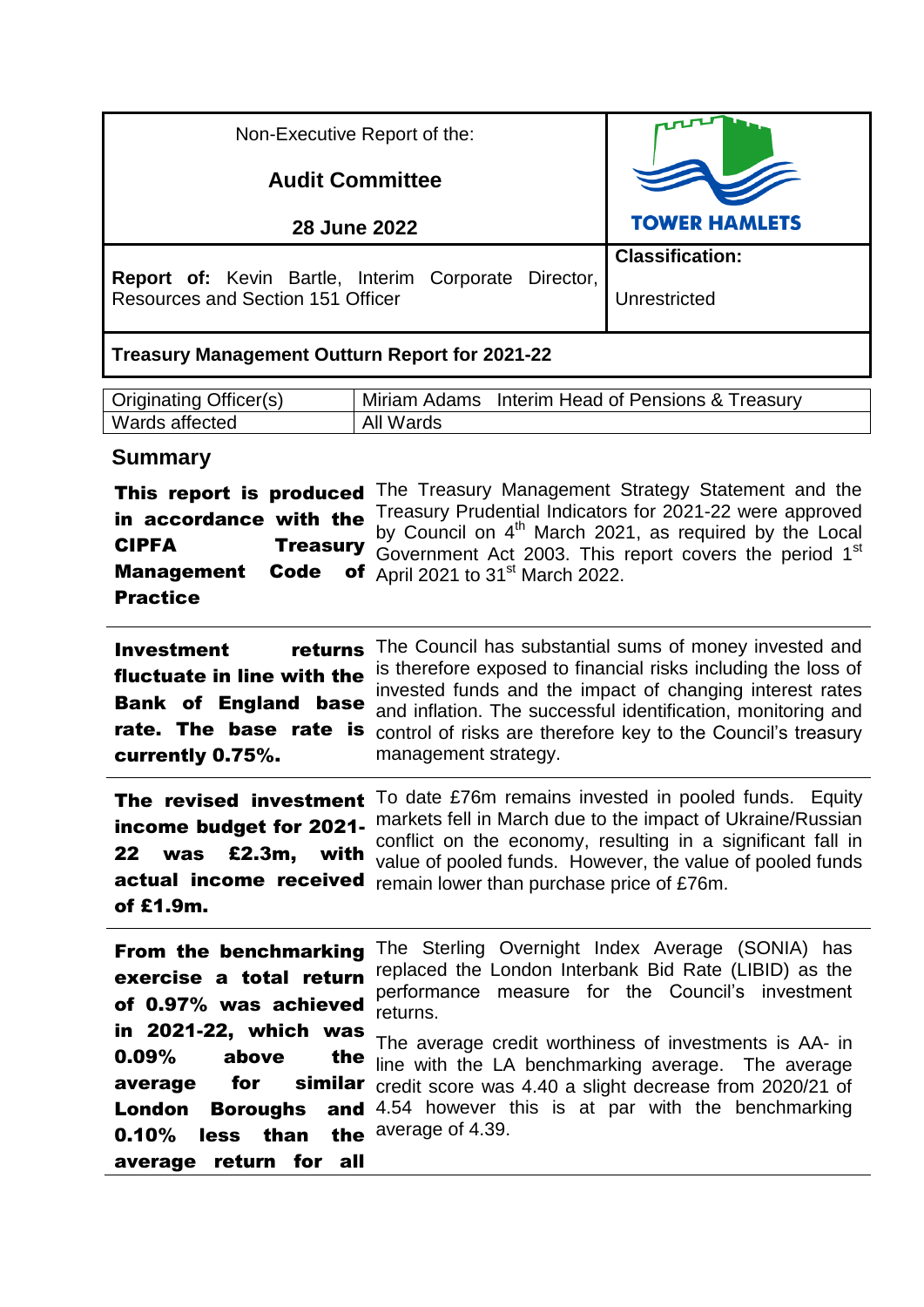**Prudential lndicators** Over the reporting period, all treasury management (TM) (PI) and Treasury activities were performed in accordance with the Management (TM) indicators have fully complied with. approved limits and the prudential indicators (PI) set out in the Council's Treasury Management Strategy been Statement.

# **Recommendations:**

Members are recommended to:

- note the contents of the treasury management activities and performance against targets for the year ending 31 March 2022.
- note the Council's investments as set out in Appendix 1. The balance as at 31 March 2022 was £321.2m.

## **1. REASONS FOR THE DECISIONS**

- 1.1 The Local Government Act 2003 and the Local Authorities (Capital Financing and Accounting) Regulations 2003 require that regular reports be submitted to the relevant Council Committee detailing the Council's treasury management activities.
- 1.2 This report updates members on both the borrowing and investment decisions made by the Corporate Director, Resources under delegated authority in the context of prevailing economic conditions and considers the Council's treasury management performance.
- 1.3 The regular reporting of treasury management activities assists Members to scrutinise officer decisions and monitor progress on the implementation of its investment strategy as approved by Council.

#### **2. ALTERNATIVE OPTIONS**

2.1 The Council is bound by legislation to have regard to the Treasury Management (TM) Code. The Code requires that the Council or a sub-committee of the Council (Audit Committee) should receive regular monitoring reports on treasury management activities. If the Council was to deviate from those requirements, there would need to be justifiable reason for doing so.

#### **3. DETAILS OF REPORT**

3.1 The Local Authorities (Capital Finance and Accounting) (England) Regulations 2003 require local authorities to have regard to the Treasury Management Code. The Treasury Management Code requires that the Council or a sub-committee of the Council (Audit Committee) should receive regular monitoring reports on treasury management activities and risks.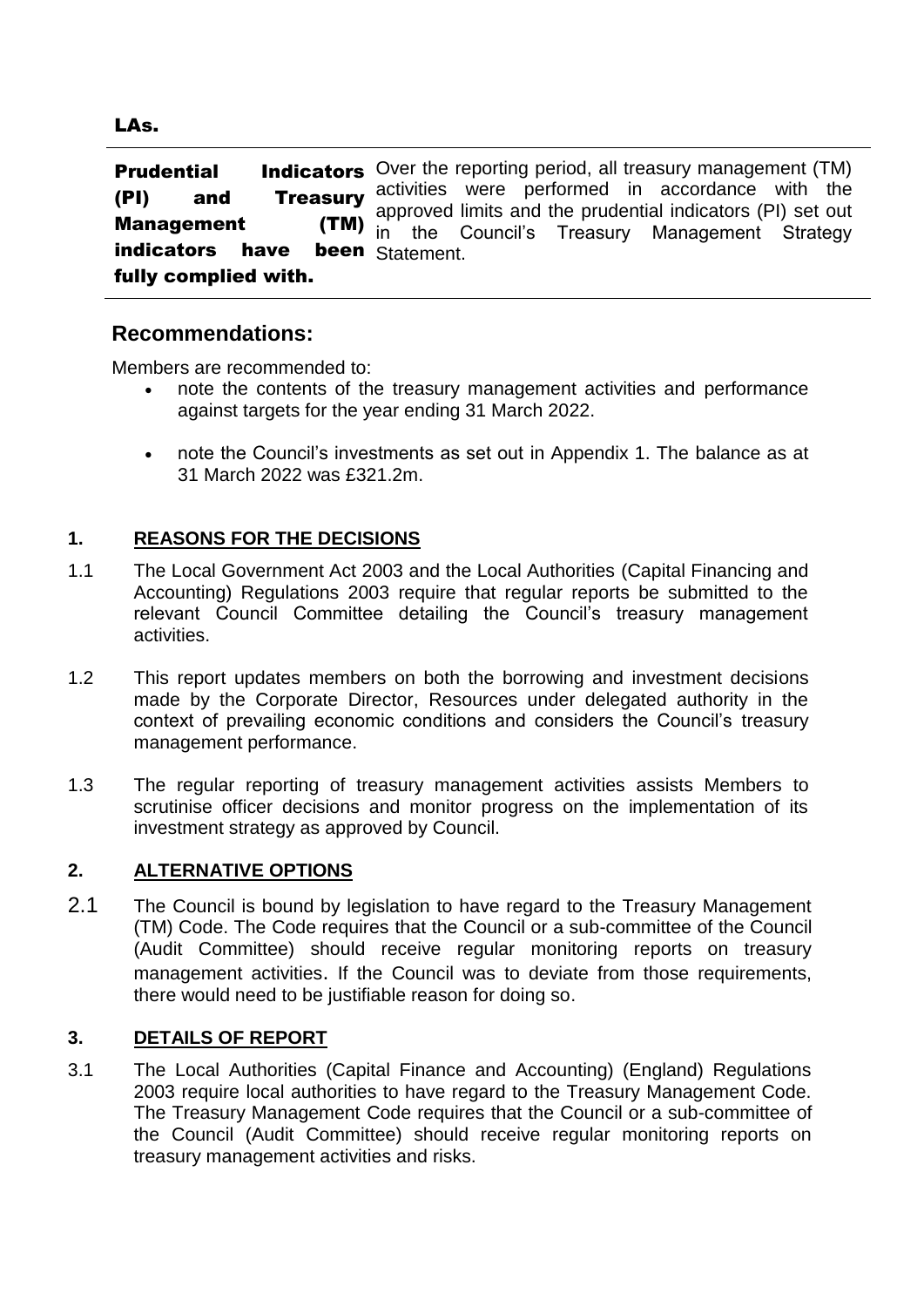- 3.2 Treasury management is defined as "the management of the Council's investments and cash flows; its banking, money market and capital market transactions; the effective control of the risks associated with those activities; and the pursuit of optimum performance consistent with those risks. Within reason, the Council can vary its treasury management strategy having regard to its own views about its appetite for risk in relation to the financial returns required.
- 3.3 The Treasury Management Strategy Statement, Investment Strategy and Capital Strategy (incorporating the Minimum Revenue Provision Policy Statement) reports were included in the Budget Pack that was presented to Council on  $4<sup>th</sup>$  March 2021.

#### 3.4 **ECONOMIC OUTLOOK AND INTEREST RATE FORECAST FROM ARLINGCLOSE**

3.4.1 **Economic background:** The continuing economic recovery from coronavirus pandemic, together with the war in Ukraine, higher inflation, and higher interest rates were major issues over the period.

Bank Rate was 0.1% at the beginning of the reporting period. April and May saw the economy gathering momentum as the shackles of the pandemic restrictions were eased. Despite the improving outlook, market expectations were that the Bank of England would delay rate rises until 2022. Rising, persistent inflation changed that. UK CPI was 0.7% in March 2021 but thereafter began to steadily increase. Initially driven by energy price effects and by inflation in sectors such as retail and hospitality which were re-opening after the pandemic lockdowns, inflation then was believed to be temporary. Thereafter price rises slowly became more widespread, as a combination of rising global costs and strong demand was exacerbated by supply shortages and transport dislocations. The surge in wholesale gas and electricity prices led to elevated inflation expectations. CPI for February 2022 registered 6.2% year on year, up from 5.5% in the previous month and the highest reading in the National Statistic series. Core inflation, which excludes the more volatile components, rose to 5.2% y/y from 4.4%.

The government's jobs furlough scheme insulated the labour market from the worst effects of the pandemic. The labour market began to tighten and demand for workers grew strongly as employers found it increasingly difficult to find workers to fill vacant jobs. Having peaked at 5.2% in December 2020, unemployment continued to fall and the most recent labour market data for the three months to January 2022 showed the unemployment rate at 3.9% while the employment rate rose to 75.6%. Headline 3-month average annual growth rate for wages were 4.8% for total pay and 3.8% for regular pay. In real terms, after adjusting for inflation, total pay growth was up 0.1% while regular pay fell by 1.0%.

With the fading of lockdown – and, briefly, the 'pingdemic' – restraints, activity in consumer-facing sectors improved substantially as did sectors such as oil and mining with the reopening of oil rigs but materials shortages and the reduction in the real spending power of households and businesses dampened some of the growth momentum. Gross domestic product (GDP) grew by an upwardly revised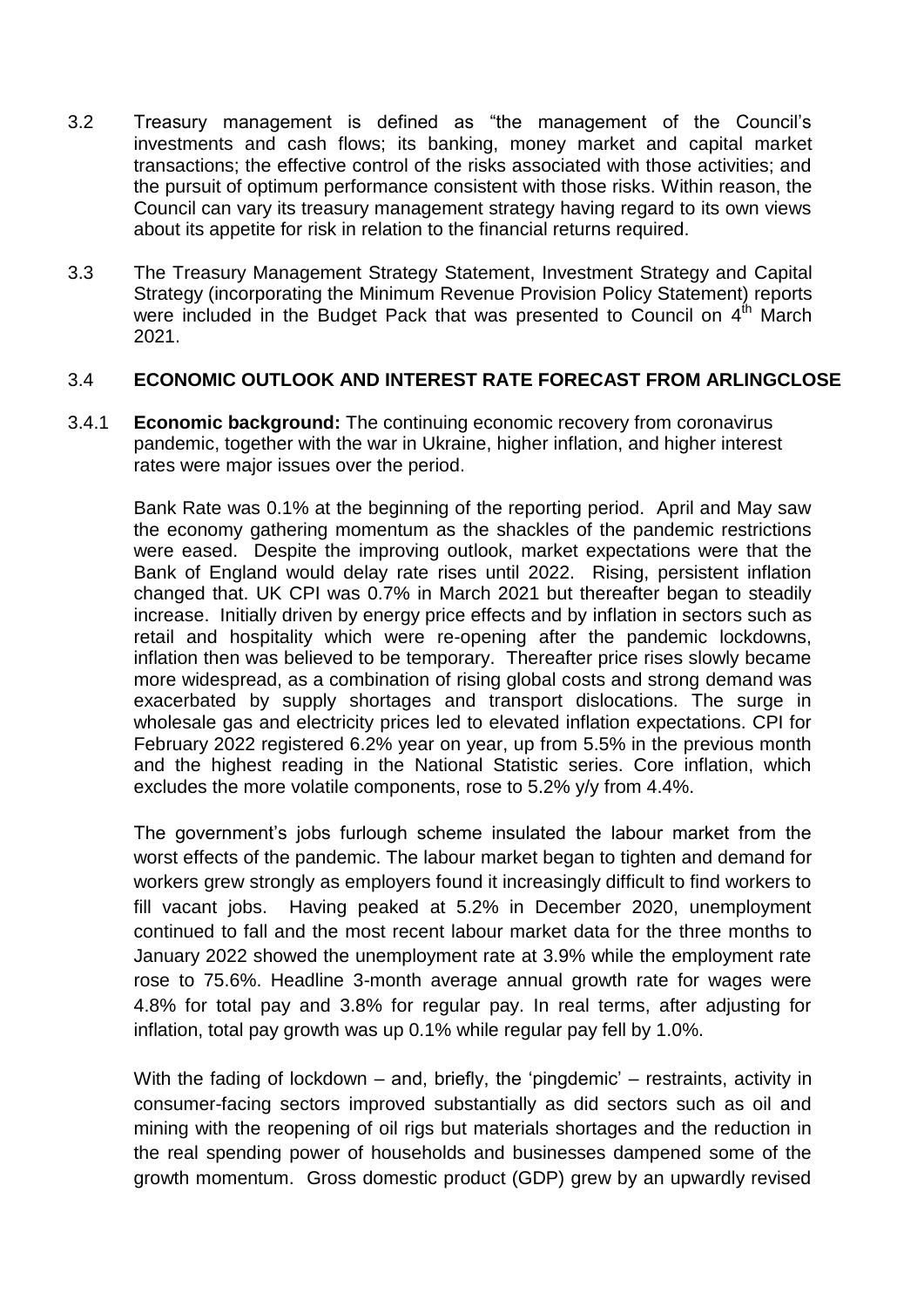1.3% in the fourth calendar quarter of 2021 according to the final estimate (initial estimate 1.0%) and took UK GDP to just 0.1% below where it was before the pandemic. The annual growth rate was revised down slightly to 7.4% (from 7.5%) following a revised 9.3% fall in 2020.

Having increased Bank Rate from 0.10% to 0.25% in December, the Bank of England hiked it further to 0.50% in February and 0.75% in March. At the meeting in February, the Monetary Policy Committee (MPC) voted unanimously to start reducing the stock of its asset purchase scheme by ceasing to reinvest the proceeds from maturing bonds as well as starting a programme of selling its corporate bonds.

In its March interest rate announcement, the MPC noted that the invasion of Ukraine had caused further large increases in energy and other commodity prices, with the expectation that the conflict will worsen supply chain disruptions around the world and push CPI inflation to around 8% later in 2022, even higher than forecast only a month before in the February Monetary Policy Report. The Committee also noted that although GDP in January was stronger than expected with business confidence holding up and the labour market remaining robust, consumer confidence had fallen due to the squeeze in real household incomes.

GDP growth in the euro zone increased by 0.3% in calendar Q4 2021 following a gain of 2.3% in the third quarter and 2.2% in the second. Headline inflation remains high, with CPI registering a record 7.5% year-on-year in March, the ninth successive month of rising inflation. Core CPI inflation was 3.0% y/y in March, was well above the European Central Bank's target of 'below, but close to 2%', putting further pressure on its long-term stance of holding its main interest rate of 0%.

The US economy expanded at a downwardly revised annualised rate of 6.9% in Q4 2021, a sharp in increase from a gain of 2.3% in the previous quarter. In its March 2022 interest rate announcement, the Federal Reserve raised the Fed Funds rate to between 0.25% and 0.50% and outlined further increases should be expected in the coming months. The Fed also repeated it plan to reduce its asset purchase programme which could start by May 2022.

3.4.3 Financial markets: The conflict in Ukraine added further volatility to the already uncertain inflation and interest rate outlook over the period. The Dow Jones started to decline in January but remained above its pre-pandemic level by the end of the period while the FTSE 250 and FTSE 100 also fell and ended the quarter below their pre-March 2020 levels.

Bond yields were similarly volatile as the tension between higher inflation and flight to quality from the war pushed and pulled yields, but with a general upward trend from higher interest rates dominating as yields generally climbed.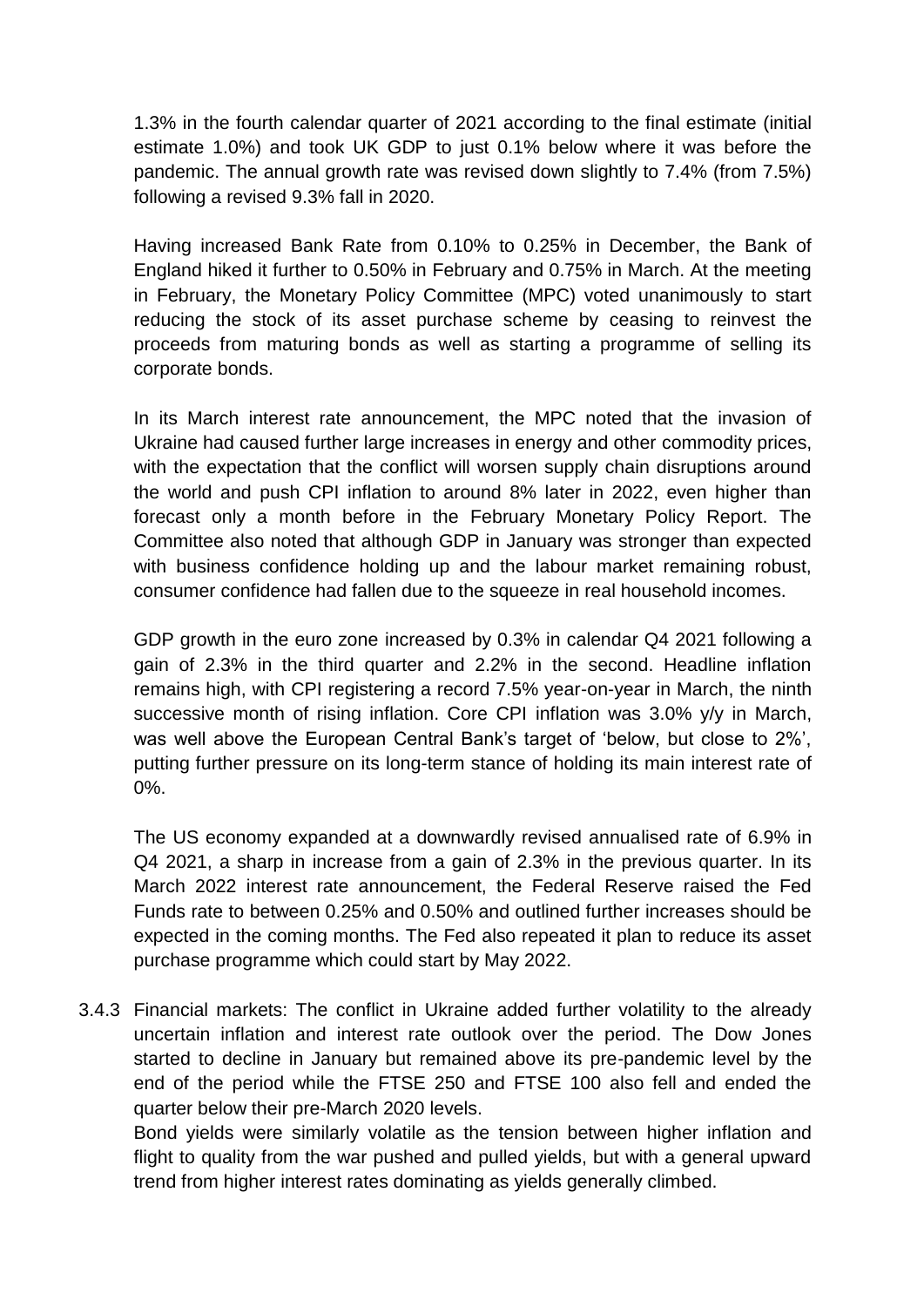The 5-year UK benchmark gilt yield began the quarter at 0.82% before rising to 1.41%. Over the same period the 10-year gilt yield rose from 0.97% to 1.61% and the 20-year yield from 1.20% to 1.82%.

The Sterling Overnight Rate (SONIA) averaged 0.39% over the quarter.

3.4.3 **Credit review:** in the first half of FY 2021-22 credit default swap (CDS) spreads were flat over most of the period and are broadly in line with their pre-pandemic levels. In September spreads rose by a few basis points due to concerns around Chinese property developer Evergrande defaulting but then fell back. Fitch and Moody's revised upward the outlook on a number of UK banks and building societies on the Authority's counterparty to 'stable', recognising their improved capital positions compared to 2020 and better economic growth prospects in the UK.

Fitch also revised the outlook for Nordea, Svenska Handelsbanken and Handelsbanken plc to stable. The agency considered the improved economic prospects in the Nordic region to have reduced the baseline downside risks it previously assigned to the lenders.

The successful vaccine rollout programme was credit positive for the financial services sector in general and the improved economic outlook meant some institutions were able to reduce provisions for bad loans. However, in 2022, the uncertainty engendered by Russia's invasion of Ukraine pushed CDS prices modestly higher over the first calendar quarter, but only to levels slightly above their 2021 averages, illustrating the general resilience of the banking sector.

Having completed its full review of its credit advice on unsecured deposits, in September Arlingclose extended the maximum duration limit for UK bank entities on its recommended lending list from 35 days to 100 days; a similar extension was advised in December for the non-UK banks on this list. As ever, the institutions and durations on the Authority's counterparty list recommended by Arlingclose remains under constant review.

## 3.5 **TREASURY MANAGEMENT STRATEGY 2021-22**

- 3.5.1 The Treasury Management Strategy Statement was approved on  $4<sup>th</sup>$  March 2021 by Council. The Strategy comprehensively outlined how the treasury function would operate throughout the financial year 2021-22 including the limits and criteria for selecting institutions to be used for the investment of surplus cash and the Council's policy on long-term borrowing and limits on debt. The Council complied with the strategy throughout the reporting period and all investments were made to counterparties within the Council's approved lending list.
- 3.5.2 At 31st March 2022, the Council had net investments of £251.328m arising from its revenue and capital income and expenditure, an increase on 2021 of £48.962m. The underlying need to borrow for capital purposes is measured by the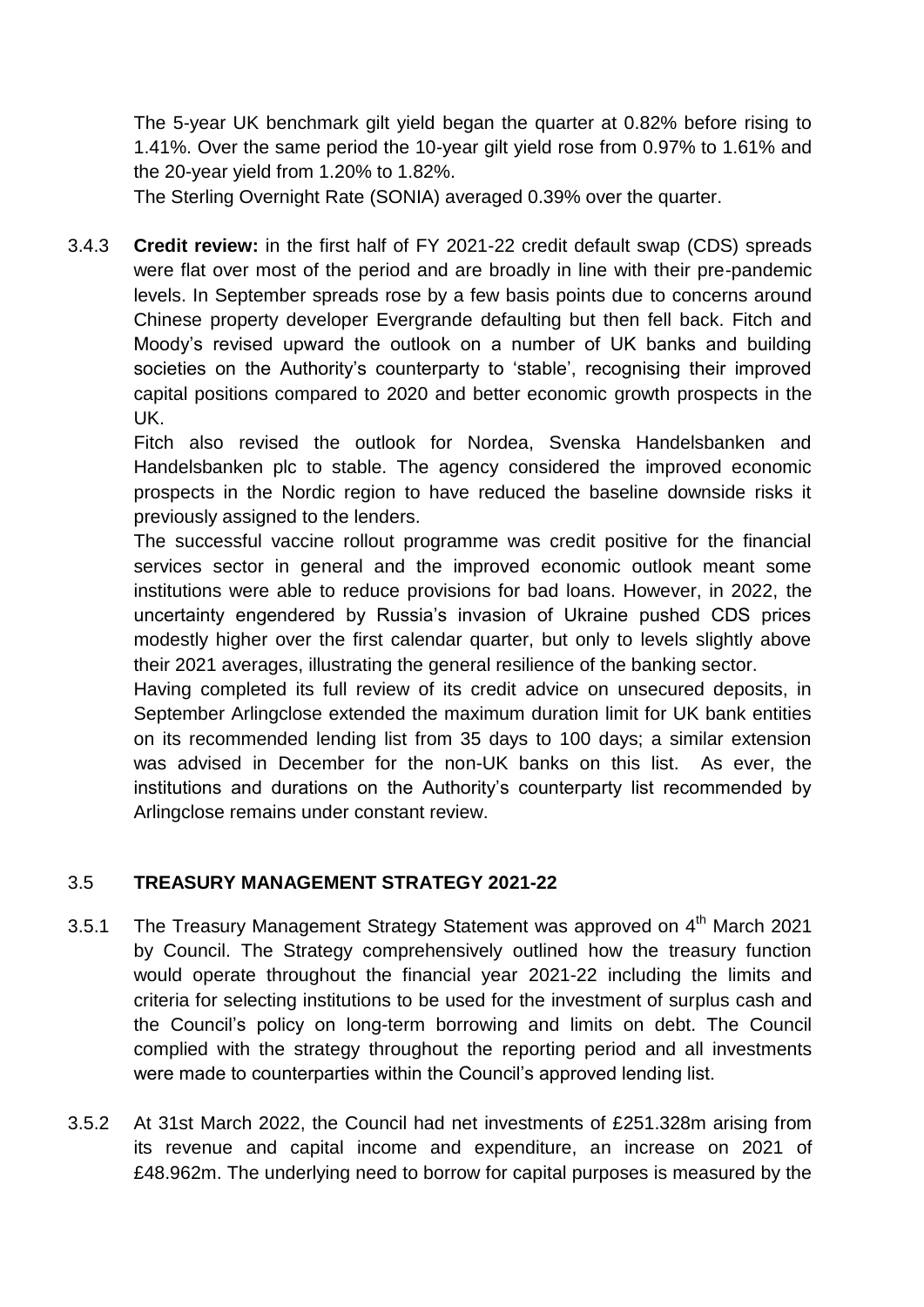Capital Financing Requirement (CFR), while usable reserves and working capital are the underlying resources available for investment. These factors and the yearon-year change are summarised in Table 1 below.

|                                  | 31 <sup>st</sup> March<br>2021<br>Restated* | <b>Movement</b><br>over the<br>Year | 31 <sup>st</sup> March<br>2022<br><b>Provisional**</b> |
|----------------------------------|---------------------------------------------|-------------------------------------|--------------------------------------------------------|
|                                  | <b>Actual £m</b>                            | £m                                  | <b>Actual £m</b>                                       |
| <b>General Fund CFR</b>          | 332.128                                     | 41.14                               | 373.268                                                |
| <b>HRA CFR</b>                   | 133.617                                     | 23.198                              | 156.815                                                |
| <b>Total CFR</b>                 | 465.745                                     | 64.338                              | 530.083                                                |
| Less: Other debt liabilities *** | (56.357)                                    | 2.874                               | $-53.483$                                              |
| <b>Borrowing CFR:</b>            | 409.388                                     | 67.212                              | 476.600                                                |
| Less: External borrowing         | (71.534)                                    | 1.662                               | $-69.872$                                              |
| Internal borrowing               | 337.854                                     | 68.874                              | 406.728                                                |
| Usable reserves                  | $-628.700$                                  | $-1.700$                            | $-630.400$                                             |
| Working capital                  | 16.946                                      | 67.174                              | $-97.528$                                              |
| <b>Investments</b>               | 273.900                                     | 47.300                              | 321.200                                                |
| <b>Net investments</b>           | 202.366                                     | 48.962                              | 251.328                                                |

#### **Table 1: Balance Sheet Summary**

Restated for 2021-22 opening balances to reflect April 2021 audit committee 2018/19 and 19-20 statement of accounts and subject to completion of audit of accounts.

2021-22 closing figures are provisional and subject to the completion of the council's 2021-22 closure of accounts process and audit of accounts.

\*\*\* finance leases, PFI liabilities and transferred debt that form part of the Council's total debt.

3.5.3 The Council's current strategy is to maintain borrowing and investments below their underlying levels, known as internal borrowing, in order to reduce risk and keep interest costs low. The balance sheet summary position at 31<sup>st</sup> March 2022 is shown in Table 1 above, with the treasury management position at  $31<sup>st</sup>$  March 2022 shown in Table 2 below. The extent of internal borrowing which stood at £406.728m at the end of 2021-22, is the difference between the Borrowing CFR (£476.600m) and the level of external borrowing (£69.872m).

|                      | 31.03.21<br><b>Balance</b><br>£m | <b>Movement</b><br>over the Year<br>Em | 31.03.22<br><b>Balance</b><br>£m | 31.03.22<br>Rate<br>$\%$ |
|----------------------|----------------------------------|----------------------------------------|----------------------------------|--------------------------|
| Long-term borrowing  | 71.534                           | (1.662)                                | 69.872                           | 3.03                     |
| Short-term borrowing | -                                | $\overline{\phantom{0}}$               | -                                |                          |

## **Table 2: Treasury Management Summary**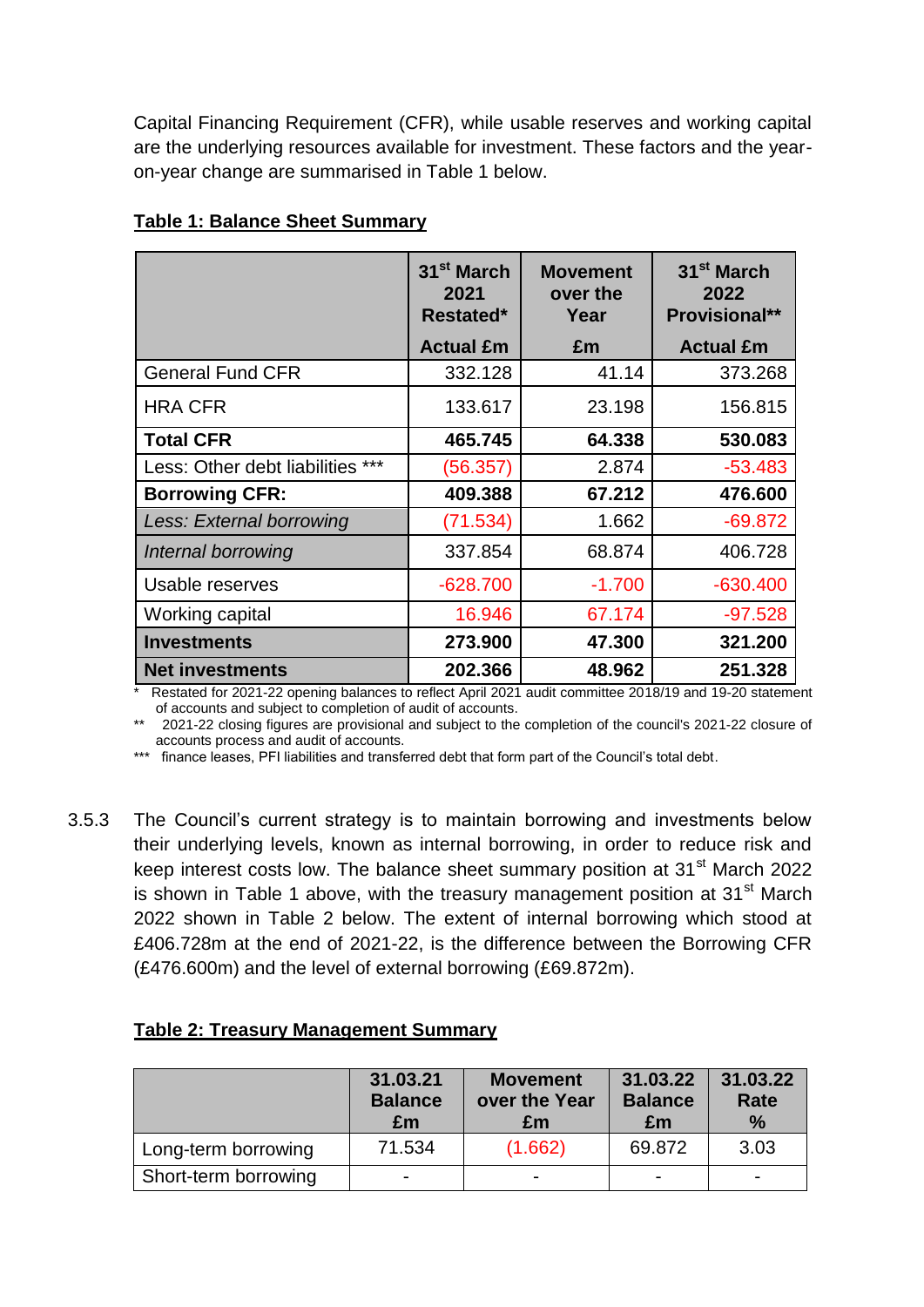| <b>Total borrowing</b>             | 71.534  | (1.662)  | 69.872  | 3.03 |
|------------------------------------|---------|----------|---------|------|
| Long-term investments              | 71.000  | (15.000) | 56.000  |      |
| Short-term investments             | 107.000 | (67.000) | 40.000  |      |
| Cash<br>cash<br>and<br>equivalents | 95.900  | 129,300  | 225.200 |      |
| <b>Total investments</b>           | 273.900 | 47.300   | 321.200 | 0.87 |
| <b>Net investments</b>             | 202.366 | 48.962   | 251.328 |      |

The net investments figure (£251.328m) is the level of investments (£321.2m) less external borrowing (£69.872m).

# **Borrowing Update**

The Council was not planning to borrow to invest primarily for commercial return and so is unaffected by the changes to the Prudential Code. PWLB funding margins have lurched quite substantially and there remains a strong argument for diversifying funding sources, particularly if rates can be achieved on alternatives which are below gilt yields  $+80\%$ . The Council will evaluate and pursue these lower cost solutions and opportunities with its treasury advisor as required.

The Council is not planning to purchase any investment assets primarily for yield.

**Municipal Bonds Agency (MBA):** The MBA revised its standard loan terms and framework agreement. Guarantees for the debt of other borrowers are now proportional and limited and a requirement to make contribution loans in the event of a default by a borrower has been introduced. If the Authority intends future borrowing through the MBA, it will first ensure that it has thoroughly scrutinised the legal terms and conditions of the arrangement and is satisfied with them.

**UK Infrastructure Bank:** In his March 2021 budget, the Chancellor confirmed that a UK Infrastructure Bank will be set up with £4bn in lending earmarked for local authorities from the summer of 2021. Loans will be available at gilt yield plus 0.60%, which is 0.20% lower than the PWLB certainty rate. A bidding process to access these loans is likely with a preference to projects likely to help the government meet its Net Zero emissions target. However, other "high value and complex economic infrastructure projects" may also be considered. Initially, the bank liaised with local authorities via Public Works Loan Board. The new bill, introduced in May will allow the UK IB to directly lend to councils to fund projects in future. Currently the Council does not have projects that qualify for such projects.

# **Borrowing Strategy for the year ending 31st March 2022**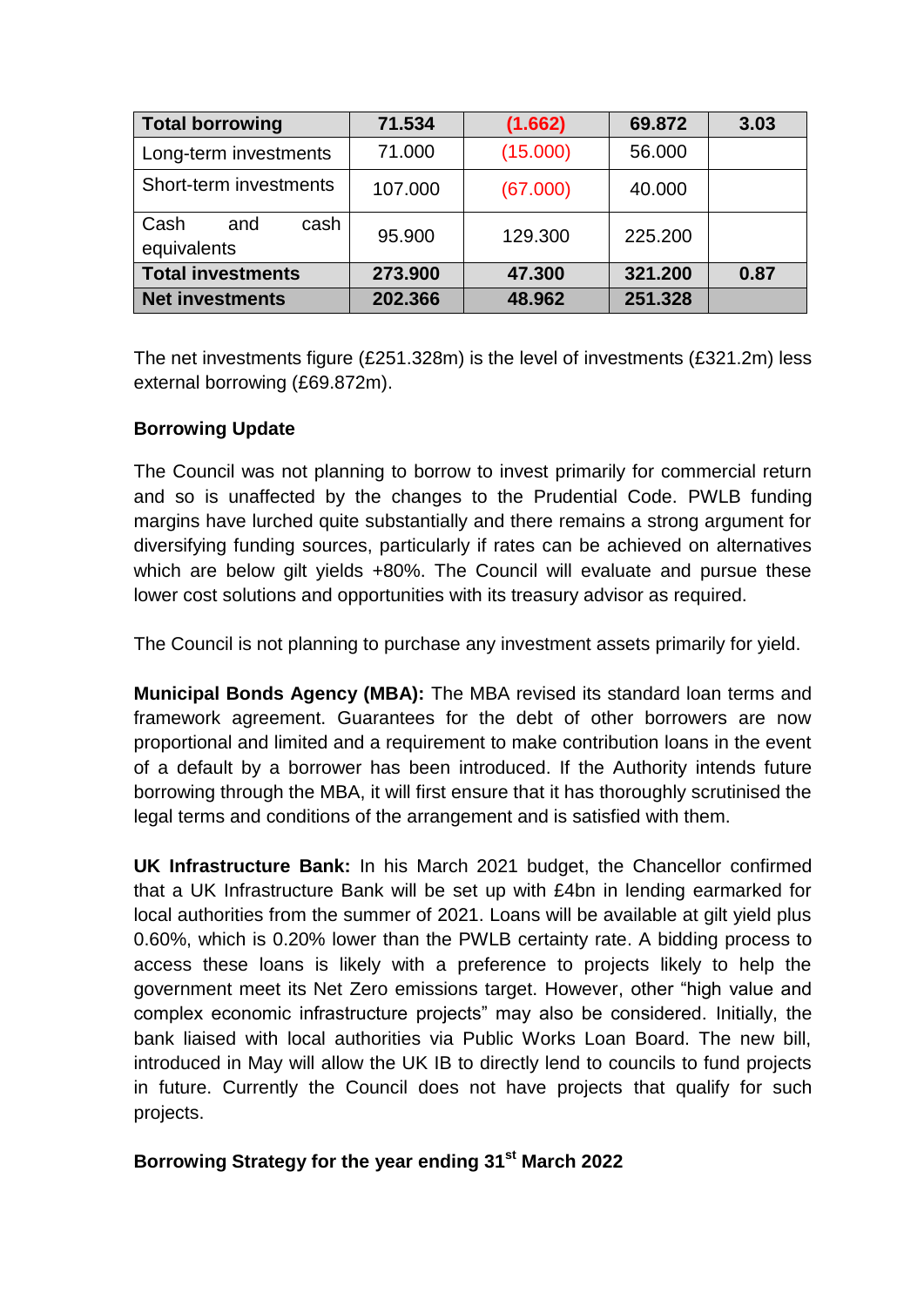3.5.4 The Council held £69.872m of external loans at 31st March 2022 which is £1.661m lower than the  $31<sup>st</sup>$  March 2021 position of £71.534m. The borrowing position as at 31<sup>st</sup> March 2022 is shown in Table 3 below.

|                                 | 31.03.22<br><b>Balance</b><br>Em | 31.03.22<br>Rate<br>$\%$ |
|---------------------------------|----------------------------------|--------------------------|
| Public Works Loan Board         | 52.372                           | 2.59                     |
| Banks (fixed term)              | 17.500                           | 4.34                     |
| <b>Total external borrowing</b> | 69.872                           | 3.03                     |

# **Table 3: External Borrowing Position**

- 3.5.5 The Council takes a low risk approach to its borrowing strategy. This means that the principal objective when borrowing is to strike an appropriate balance between securing low interest costs and achieving cost certainty over the period for which funds are required. The secondary objective is to have flexibility to renegotiate loans should the Council's long-term plans change. No new borrowing was undertaken in keeping with these objectives in 2021-22.
- 3.5.6 The Council has an increasing CFR due to the capital programme and an estimated borrowing requirement as determined by the Liability Benchmark which also takes into account useable reserves and working capital.

## **Investment Activity**

- 3.5.7 The Council holds significant invested funds, representing income received in advance of expenditure plus balances and reserves held. During the financial year, the Authority received central government funding to support small and medium businesses during the coronavirus pandemic through grant schemes. These monies were temporarily invested in short-dated, liquid instruments such as Notice Accounts and Money Market Funds. Investment balances during the year ranged between £280.2m and £367.3m due to timing differences between income and expenditure. The investment position at the year-end is shown in Table 4 below.
- 3.5.8 CIPFA published a revised Treasury Management in the Public Services Code of Practice and Cross Sectoral Guidance Notes on 20<sup>th</sup> December 2021. These define treasury management investments as investments that arise from the organisation's cashflows or treasury risk management activity that ultimately represents balances that need to be invested until the cash is required for use in the course of business.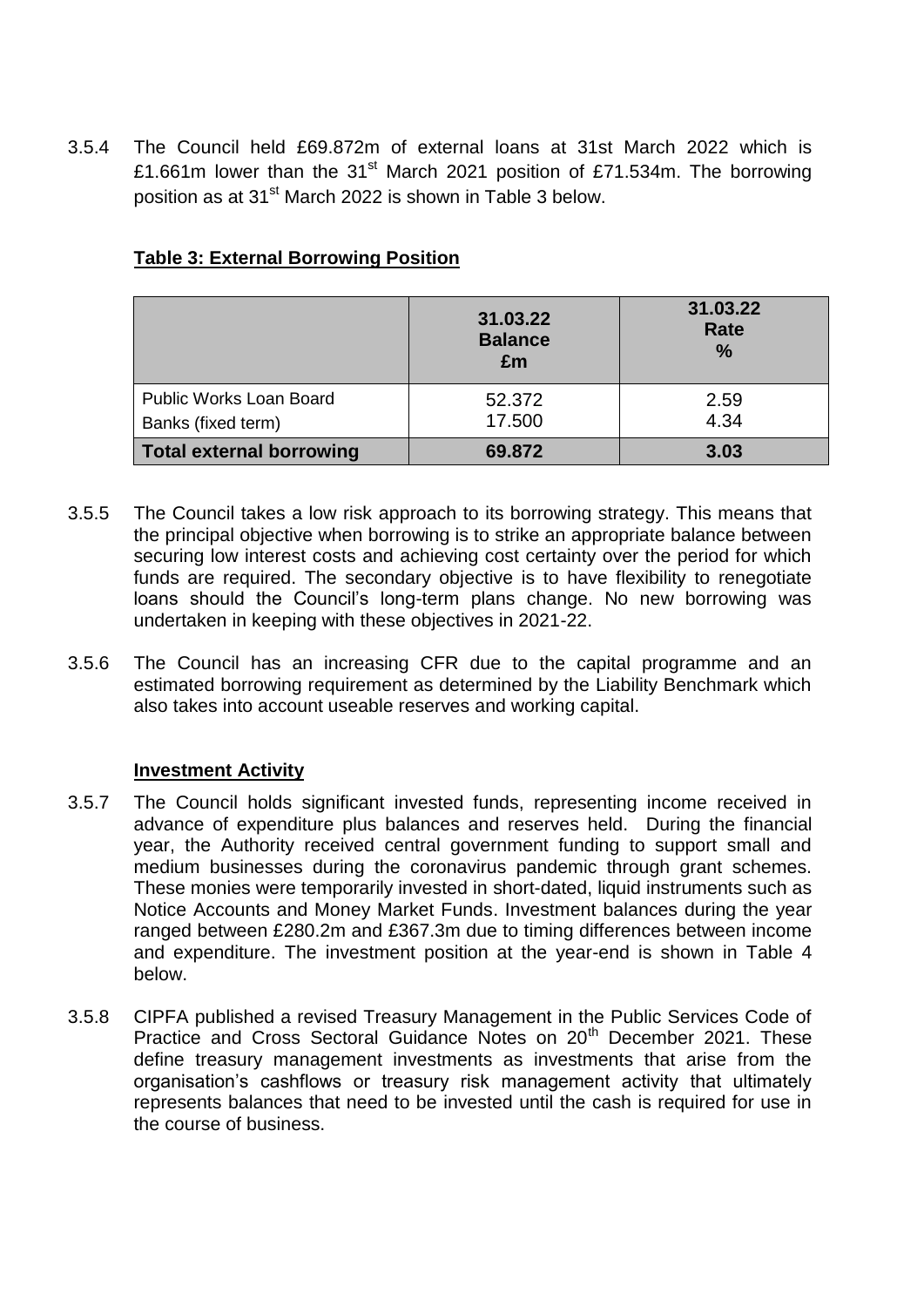Both the CIPFA Code and government guidance require the Council to invest its funds prudently, and to have regard to the security and liquidity of its investments before seeking the highest rate of return, or yield. The Council's objective when investing money is to strike an appropriate balance between risk and return, minimising the risk of incurring losses from defaults and the risk of receiving unsuitably low investment income. In 2018, the Council diversified into more secure and/or higher yielding asset classes by allocating £100m for strategic pooled investments and £76m has been invested to date as shown in Table 4 below.

#### **Investments Outstanding & Maturity Structure**

3.5.9 The table below shows the amount of investments outstanding at the end of March 2022, categorised according to the financial sector.

| <b>Financial Sector</b>                 | 31.03.21<br><b>Balance</b><br>£m | <b>Movement</b><br>over the<br><b>Year £m</b> | 31.03.22<br><b>Balance</b><br>£m | $\frac{9}{6}$<br><b>Portfolio</b> |
|-----------------------------------------|----------------------------------|-----------------------------------------------|----------------------------------|-----------------------------------|
| <b>UK Banks</b>                         | 15.000                           | 0.00                                          | 15.000                           | 4.67                              |
| <b>UK Building Societies</b>            |                                  |                                               |                                  |                                   |
| Government (incl. local<br>authorities) | 112.000                          | (57.000)                                      | 55.000                           | 17.12                             |
| <b>Oversea Banks</b>                    |                                  | 60.000                                        | 60.000                           | 18.68                             |
| <b>Money Market Funds</b>               | 70.900                           | 44.300                                        | 115.200                          | 35.87                             |
| <b>Pooled Investment Funds:</b>         | 76.000                           |                                               | 76.000                           | 23.66                             |
| Cash plus funds                         | 20.000                           |                                               | 20.000                           |                                   |
| Short-dated bond funds                  | 18.000                           |                                               | 18.000                           |                                   |
| Strategic bond funds                    | 9.000                            |                                               | 9.000                            |                                   |
| <b>Equity Income funds</b>              | 13.000                           |                                               | 13.000                           |                                   |
| <b>Property funds</b>                   | 5.000                            |                                               | 5.000                            |                                   |
| Multi asset income funds                | 11.000                           |                                               | 11.000                           |                                   |
| <b>Total investments</b>                | 273.900                          | 47.300                                        | 321.200                          |                                   |

**Table 4: Outstanding Investments by Financial Sector**

## **Performance Report**

3.5.10 The Council measures the financial performance of its treasury management activities both in terms of its impact on the revenue budget and its relationship to benchmark interest rates, as shown in Table 5 below.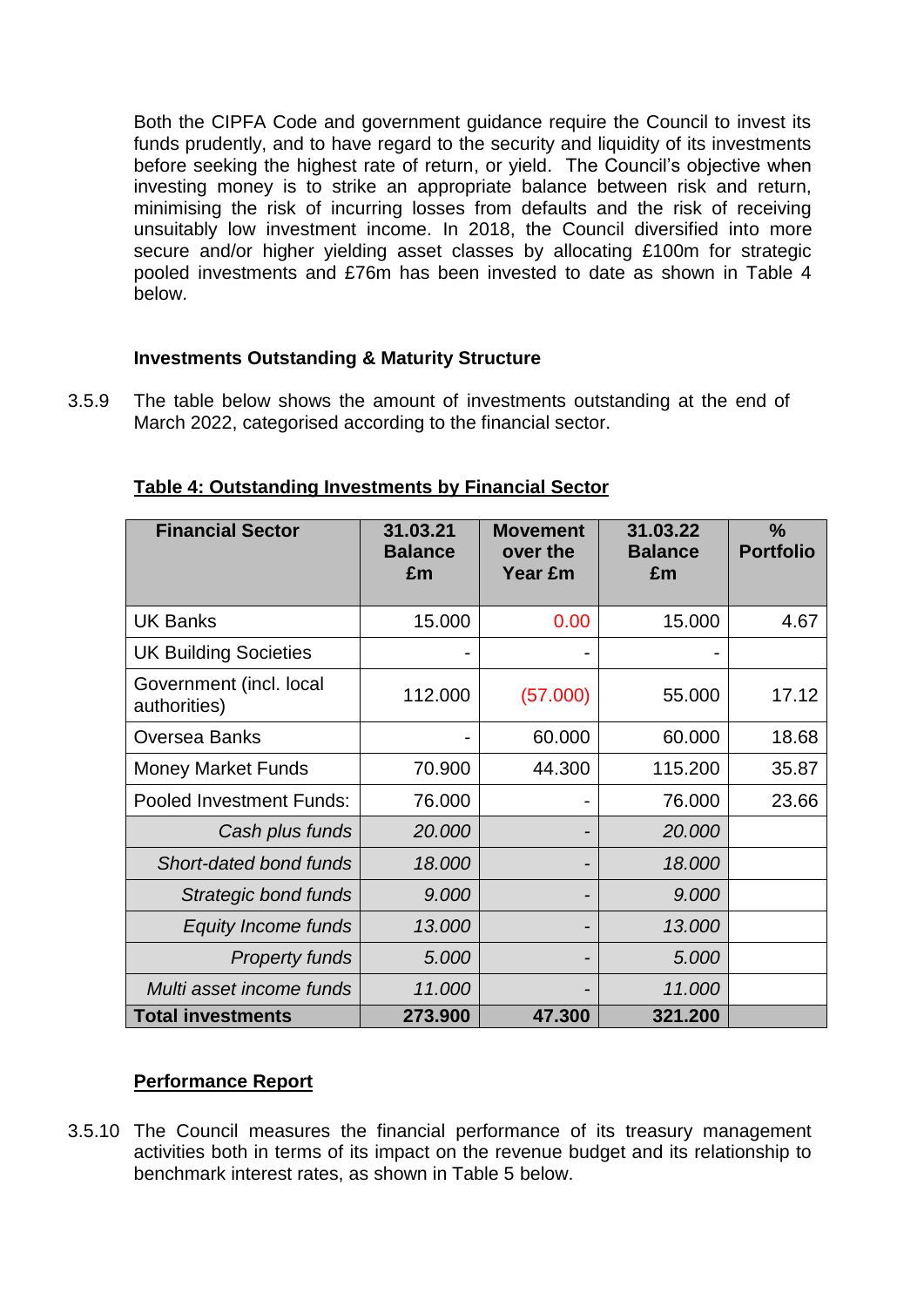3.5.11 Continued downward pressure on short-dated cash rate brought net returns on sterling low volatility net asset value money market funds (LVNAV MMFs) as a result of inflation and Russia/Ukraine conflict affects return on pooled fud investments even after some managers have temporarily lowered their fees. Further pressure on yield is expected and possible negative yield cannot be ruled out.

Deposit rates with the Debt Management Account Deposit Facility (DMADF) have now began to rise due to increase in Bank Rate.

3.5.12 **Externally Managed Pooled Funds:** £76m of the Authority's investments are invested in externally managed strategic pooled funds [bond, equity, multi-asset and property], where short-term security and liquidity are lesser considerations, and the objectives instead are regular revenue income and long-term price stability. These funds generated an average total return of 0.87%, comprising a (1.41%) income only return and 0.67% of capital growth / (unrealised capital loss).

In the nine months to December improved market sentiment was reflected in equity, property and multi-asset fund valuations and, in turn, in the capital values of the Authority's property, equity and multi-asset income funds in the Authority's portfolio. The prospect of higher inflation and rising bond yields did however result in muted bond fund performance. In the January- March quarter the two dominant themes were tighter UK and US monetary policy and higher interest rates, and the military invasion of Ukraine by Russia in February, the latter triggering significant volatility and uncertainty in financial markets.

In light of Russia's invasion, Arlingclose contacted the fund managers of our MMF, cash plus and strategic funds and confirmed no direct exposure to Russian or Belarusian assets had been identified. Indirect exposures were immaterial. It should be noted that that any assets held by banks and financial institutions (e.g. from loans to companies with links to those countries) within MMFs and other pooled funds cannot be identified easily or with any certainty as that level of granular detail is unlikely to be available to the fund managers or Arlingclose in the short-term, if at all.

The capital in the Authority's funds' capital values and income earned over the 12 month period are shown in Table 4, above.

As these funds have no defined maturity date, but are available for withdrawal after a notice period, their performance and continued suitability in meeting the Authority's medium to long-term investment objectives are regularly reviewed. Strategic fund investments are made in the knowledge that capital values will move both up and down on months, quarters and even years; but with the confidence that over a threeto five-year period total returns will exceed cash interest rates. The Council invested £76m to date although market value fluctuates.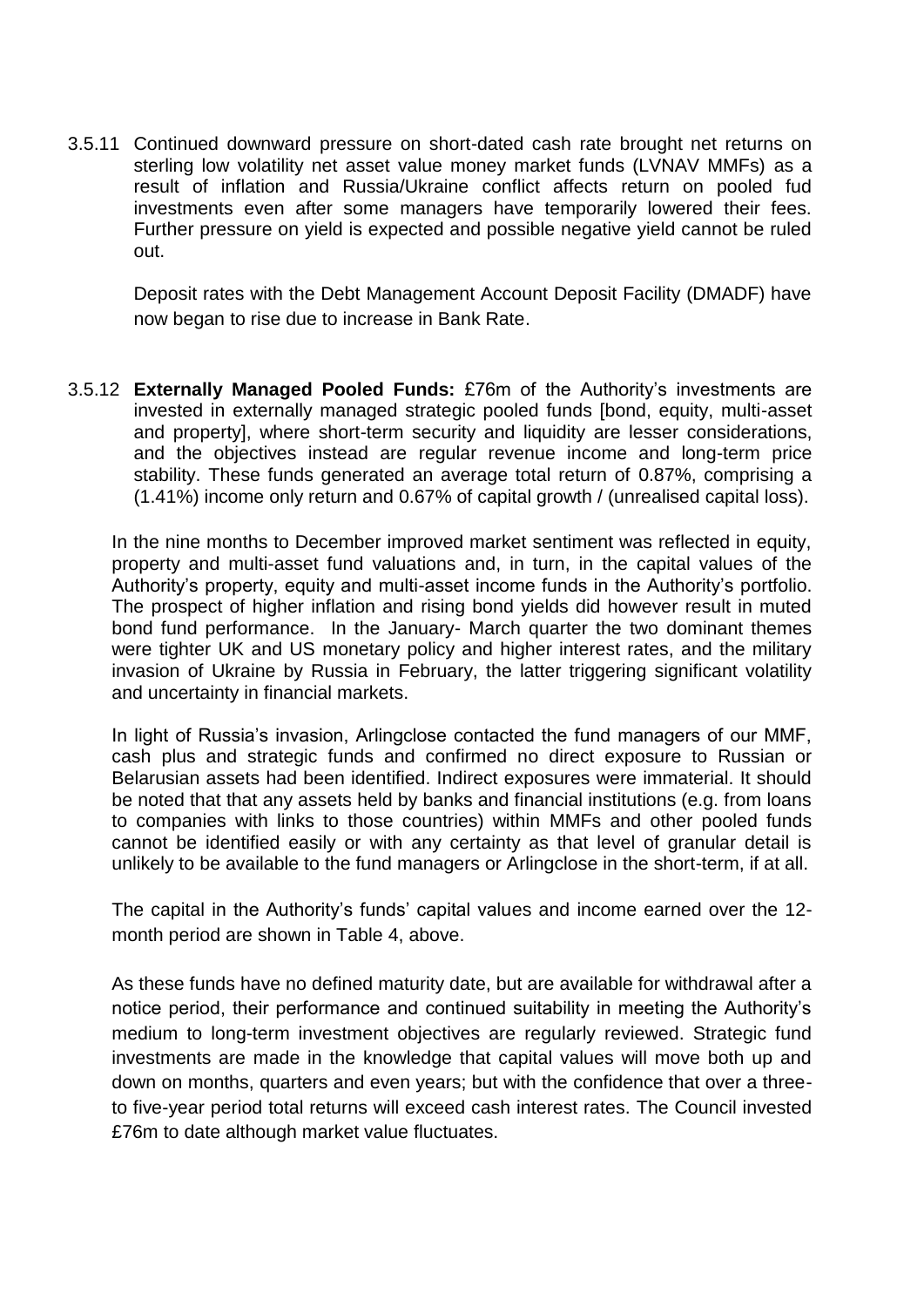Following the cut in Bank rate from 0.75% to 0.10% in March 2020, the Authority had expected to receive significantly lower income from its cash and short-dated money market investments, including money market funds in 2021-22, as rates on cash investments were close to zero percent for most of the year although a budget of £2.3m was set actual return was £1.973m.

Bank of England recent rate rise in December 2021 from 0.10% to 0.25%, February 2022 from 0.25% to 0.5%, March 2022 0.50% to 0.75% and May 2022 from 0.75% to 1.0% has contributed to better return on new investments arranged.

Income from most of the Authority's externally managed funds was lower than in 2020/21 and earlier years due to the impact of inflation and ongoing Ukraine/Russia conflict.

| <b>Period</b>        | <b>LBTH</b><br><b>Internal</b><br><b>Return</b> | <b>External Fund</b><br><b>Return (Cash Plus &amp;</b><br><b>Short Bond Fund)</b> | <b>External Fund</b><br><b>Return</b><br>(Strategic<br>Funds) | <b>LBTH</b><br><b>Total</b><br><b>Return</b> | <b>Benchmark</b><br><b>Return</b> | Over/(Under)<br><b>Performance</b> |
|----------------------|-------------------------------------------------|-----------------------------------------------------------------------------------|---------------------------------------------------------------|----------------------------------------------|-----------------------------------|------------------------------------|
| Quarter 4<br>2020/21 | 0.23%                                           | 1.99%                                                                             | 15.54%                                                        | 3.37%                                        | 2.26%                             | 1.11%                              |
| <b>Quarter 1</b>     | 0.18%                                           | 0.63%                                                                             | 3.09%                                                         | 0.71%                                        | 0.82%                             | $-0.11%$                           |
| <b>Quarter 2</b>     | 0.13%                                           | 0.60%                                                                             | 2.87%                                                         | 0.63%                                        | 0.78%                             | $-0.15%$                           |
| <b>Quarter 3</b>     | 0.18%                                           | 0.57%                                                                             | 2.52%                                                         | 0.62%                                        | 0.66%                             | $-0.04%$                           |
| Quarter 4<br>2021/22 | 0.46%                                           | 0.58%                                                                             | 7.76%                                                         | 0.87%                                        | 0.97%                             | $-0.10%$                           |

# **Table 5: Investment performance for financial year to 31st March 2022**

*Note: Q4 2021/22 improved performance has been due to rate rise.*

## **3.6 INVESTMENT BENCHMARKING**

3.6.1 LBTH participates in a benchmarking club being run by Arlingclose to enable officers compare the Council's treasury management and investment returns against those of similar authorities. The model considers a combination of credit, duration and returns achieved over the duration, and it includes data from 122 local authorities. The progression of risk and return metrics are shown in Table 6 below.

|                              |            | <b>Tower Hamlets</b> |                                               | 122 Local                              |  |  |
|------------------------------|------------|----------------------|-----------------------------------------------|----------------------------------------|--|--|
|                              | 31.03.2021 | 31.03.2022           | 17 London &<br><b>Metropolitan</b><br>Average | <b>Authorities</b><br>(LAs)<br>Average |  |  |
| Internal Investments         | £197.90m   | £245.20m             | £101.80m                                      | £81.80m                                |  |  |
| <b>External Funds*</b>       | £76.00m    | £76.00m              | £13.00m                                       | £15.20m                                |  |  |
| <b>Average Credit Score</b>  | 4.54       | 4.40                 | 4.38                                          | 4.39                                   |  |  |
| <b>Average Credit Rating</b> | $A+$       | AA-                  | AA-                                           | AA-                                    |  |  |

#### **Table 6: Investment Benchmarking**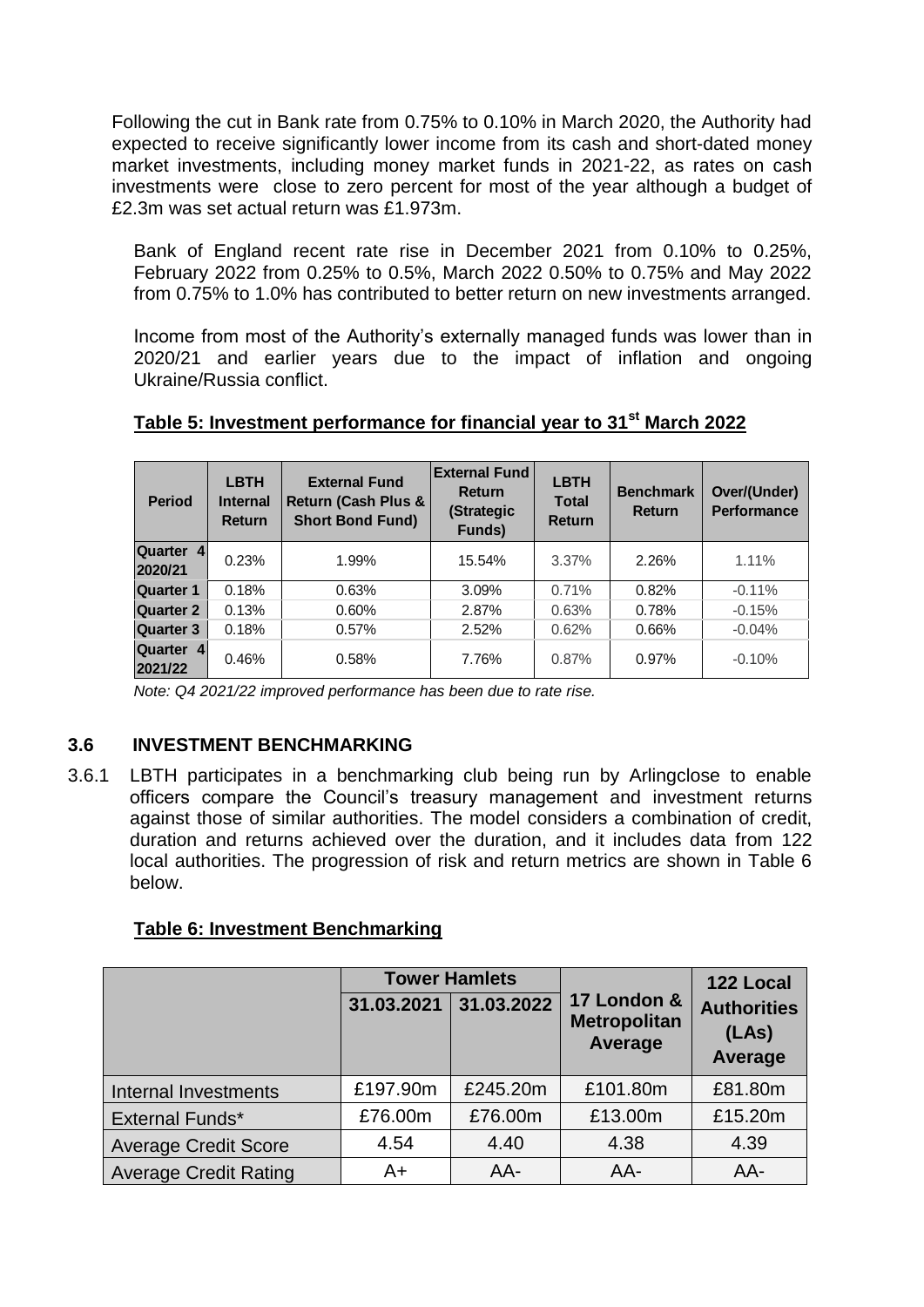|                                                      | <b>Tower Hamlets</b> |            |                                               | 122 Local                                     |
|------------------------------------------------------|----------------------|------------|-----------------------------------------------|-----------------------------------------------|
|                                                      | 31.03.2021           | 31.03.2022 | 17 London &<br><b>Metropolitan</b><br>Average | <b>Authorities</b><br>(LAs)<br><b>Average</b> |
| Number of Counterparties<br>& Funds                  | 37                   | 31         | 14                                            | 14                                            |
| Proportion<br><b>Exposed</b><br>to<br><b>Bail-in</b> | 43%                  | 59%        | 62%                                           | 60%                                           |
| Proportion Available within<br>7 days                | 30%                  | 39%        | 62%                                           | 53%                                           |
| Proportion Available within<br>100 days              | 53%                  | 78%        | 79%                                           | 72%                                           |
| <b>Average Days to Maturity</b>                      | 101                  | 38         | 40                                            | 14                                            |
| <b>Internal Investment Return</b>                    | 0.23%                | 0.46%      | 0.49%                                         | 0.46%                                         |
| External Funds - Cash<br><b>Plus Funds Return</b>    | 1.99%                | 0.58%      | 0.52%                                         | 0.37%                                         |
| External Funds - Strategic<br><b>Funds</b>           | 15.4%                | 2.76%      | 3.36                                          | 3.89                                          |
| <b>Total Investments - Total</b><br><b>Return</b>    | 3.47%                | 0.87%      | 0.78%                                         | 0.97%                                         |

\* external fund value shown above is shown at cost not market value.

- 3.6.2 It can be seen that as at 31st March 2022, LBTH investment portfolio delivered 0.46%, underperforming the benchmarking average of 0.49% but performing at par with the average return for 122 LAs of 0.46.
- 3.6.3 The total return in Table 6 shows that the externally managed investment returns had drastically reduced from the March 2020 position due to the Ukraine/Russia conflict.
- 3.6.4 The investment portfolio's credit worthiness improved from A+ remains to AA- in March 2022. The proportion of investments exposed to bail-in marginally increased from 43% to 59%, though it remains less than the benchmark average of 60%. Bail-in is rescuing a financial institution on the brink of failure by making its creditors and depositors take a loss on their holdings.
- 3.6.5 It can also be seen from the above table that the number of counterparties the Council had as at 31<sup>st</sup> March 2022 was 31, this was more than double the benchmarking average of 14. This shows the Council is managing the counterparty risk and concentration risk of the investments portfolio by investing with many quality grade institutions and local authorities.

## 3.7 **COMPLIANCE REPORT**

3.7.1 All treasury management activities undertaken from the beginning of the financial year 2021-22 to the current reporting period complied fully with the CIPFA Code of Practice and the Council's approved Treasury Management Strategy.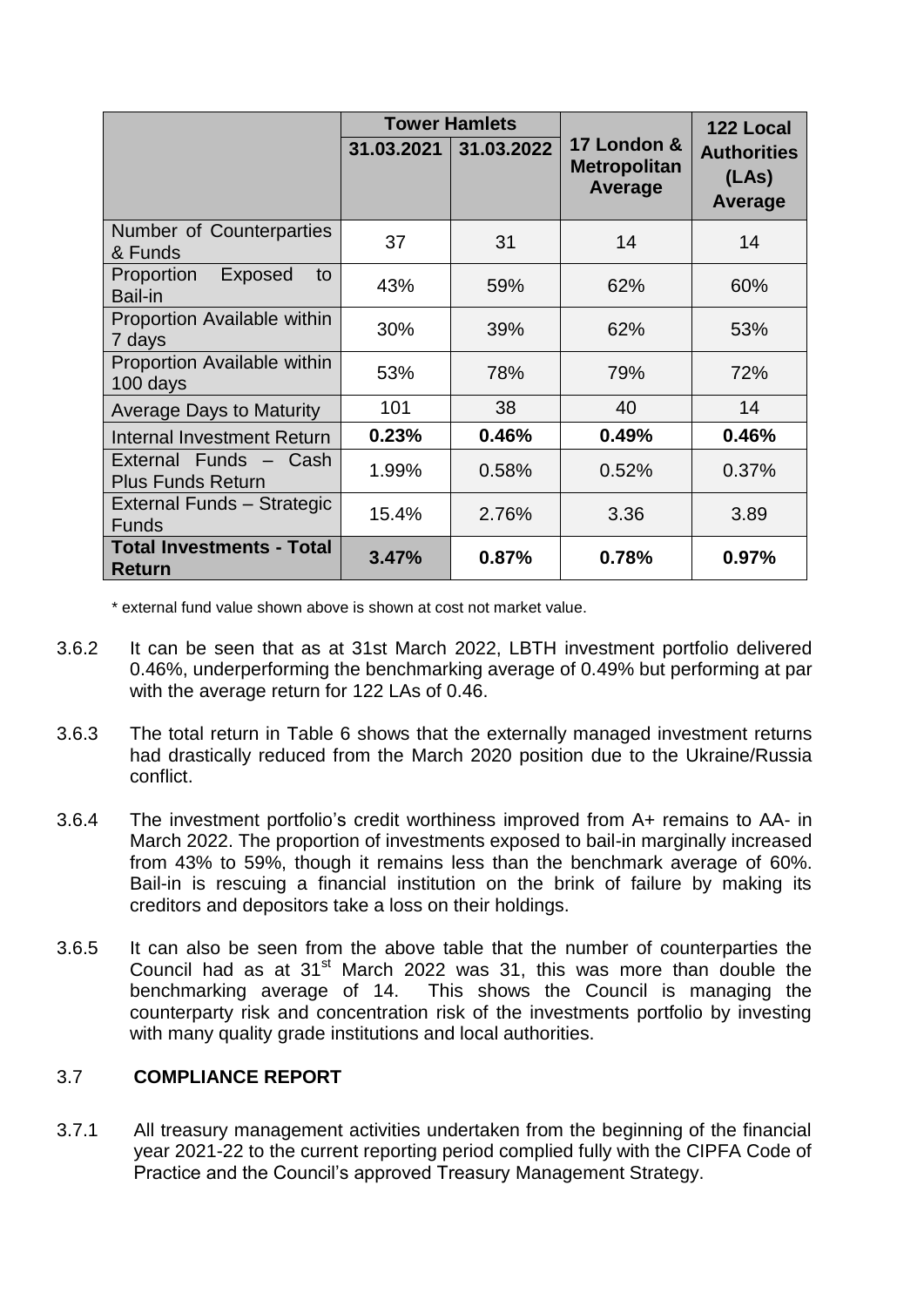3.7.2 Compliance with the authorised limit and operational boundary for external debt is set out in table 7 below.

|  | <b>Table 7: Debt Limits</b> |
|--|-----------------------------|
|  |                             |
|  |                             |

|                         | 31.03.21<br><b>Actual £m</b> | 31.03.22<br><b>Actual £m</b> | 2021-22<br><b>Operationa</b><br>I Boundary<br>£m | 2021-22<br><b>Authorised</b><br>Limit<br>£m | <b>Complie</b><br>d |
|-------------------------|------------------------------|------------------------------|--------------------------------------------------|---------------------------------------------|---------------------|
| <b>Borrowing</b>        | 71.534                       | 69.872                       | 569.649                                          | 599.649                                     | $\checkmark$        |
| PFI & finance<br>leases | 56.357                       | 53.483                       | 52.469                                           | 52.469                                      | ✓                   |
| <b>Total debt</b>       | 127.891                      | 123.355                      | 622.118                                          | 652.118                                     |                     |

- 3.7.3 The Council measures and manages its exposures to treasury management risks using a range of indicators.
- 3.7.4 **Security:** The Council has adopted a voluntary measure of its exposure to credit risk by monitoring the value-weighted average credit rating and credit score of its investment portfolio. This is calculated by applying a score to each investment (AAA=1, AA+=2, etc.) and taking the arithmetic average, weighted by the size of each investment. Unrated investments are assigned a score based on their perceived risk.

|                                 | $\frac{31.03.21}{2}$ 31.03.22 2021-22 Complied<br><b>Actual</b> | <b>Actual</b> | <b>Target</b> |  |
|---------------------------------|-----------------------------------------------------------------|---------------|---------------|--|
| Portfolio average credit rating | A+                                                              | AA-           |               |  |

3.7.5 **Liquidity:** The Council has adopted a voluntary measure of its exposure to liquidity risk by monitoring the amount of cash available to meet unexpected payments within a rolling three-month period, without additional borrowing.

|                                                             | 31.03.21<br><b>Actual</b> | $31.03.22$   2021-22<br><b>Actual</b> | <b>Target</b> | <b>Complied</b> |
|-------------------------------------------------------------|---------------------------|---------------------------------------|---------------|-----------------|
| Total cash available within 3<br>months                     | £95.9m                    | £225.2m                               | £50m          |                 |
| Total sum borrowed in past 3<br>months without prior notice | Nil                       | Nil                                   | Nil           |                 |

3.7.6 **Maturity Structure of Borrowing:** This indicator is set to control the Council's exposure to refinancing risk. The upper and lower limits on the maturity structure of fixed rate borrowing were as follows: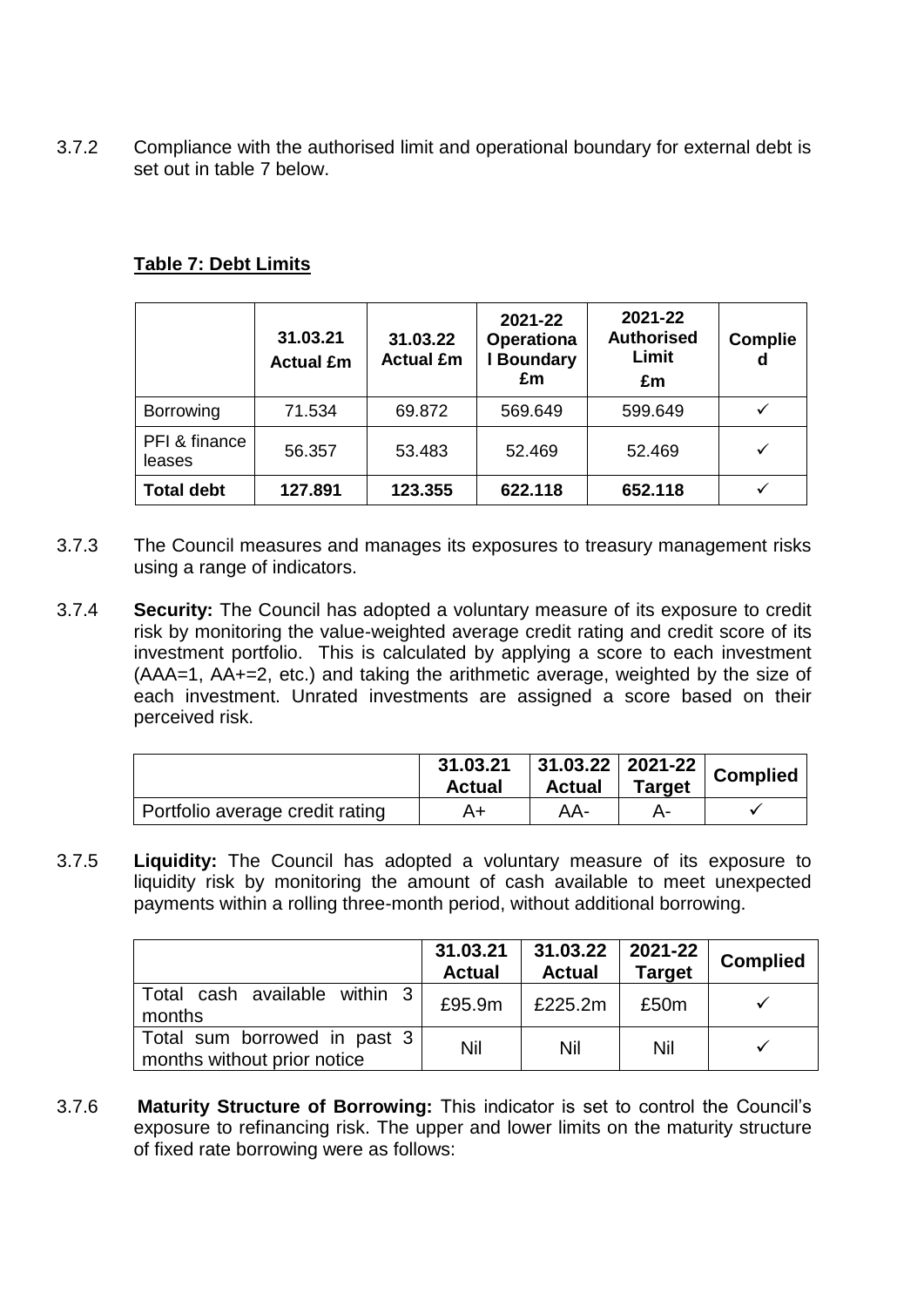|                                                       | 31.03.21<br><b>Actual</b><br>£m | 31.03.22<br><b>Actual</b><br>£m | <b>Upper</b><br>Limit | Lower<br>Limit | <b>Complied</b> |
|-------------------------------------------------------|---------------------------------|---------------------------------|-----------------------|----------------|-----------------|
| Under 12 months                                       | 1.662                           | 1.163                           | 50%                   | $0\%$          | $\checkmark$    |
| months<br>12 <sup>12</sup><br>and<br>within 24 months | 1.163                           |                                 | 50%                   | $0\%$          | ✓               |
| months<br>24<br>and<br>within 5 years                 |                                 |                                 | 60%                   | $0\%$          | ✓               |
| 5 years and within<br>10 years                        |                                 |                                 | 75%                   | $0\%$          |                 |
| 10 years and within<br>20 years                       |                                 |                                 | 100%                  | $0\%$          |                 |
| 20 years and within<br>30 years                       |                                 |                                 | 100%                  | $0\%$          |                 |
| 30 years and within<br>40 years                       | 1.209                           | 1.209                           | 100%                  | $0\%$          | ✓               |
| 40 years and within<br>50 years                       | 67.500                          | 67.500                          | 100%                  | $0\%$          | ✓               |

#### 3.8 **NON-TREASURY INVESTMENTS**

3.8.1 The definition of investments in CIPFA's revised 2021 Treasury Management Code now covers all the financial assets of the Authority as well as other nonfinancial assets which the Authority holds primarily for financial return. Investments that do not meet the definition of treasury management investments (i.e. management of surplus cash) are categorised as either for service purposes (made explicitly to further service objectives) and or for commercial purposes (made primarily for financial return).

For English Authorities, this is replicated in MHCLG's Investment Guidance, in which the definition of investments is further broadened to also include all such assets held partially or wholly for financial return.

3.8.2 A full list of the Council's non-treasury investments is available in the Treasury Management Strategy.

## 3.9 **OTHER**

**Revised CIPFA Codes, Updated PWLB Lending Facility Guidance:** In August 2021 HM Treasury significantly revised guidance for the PWLB lending facility with more detail and 12 examples of permitted and prohibited use of PWLB loans. Authorities that are purchasing or intending to purchase investment assets primarily for yield will not be able to access the PWLB except to refinance existing loans or externalise internal borrowing. Acceptable use of PWLB borrowing includes service delivery, housing, regeneration, preventative action, refinancing and treasury management.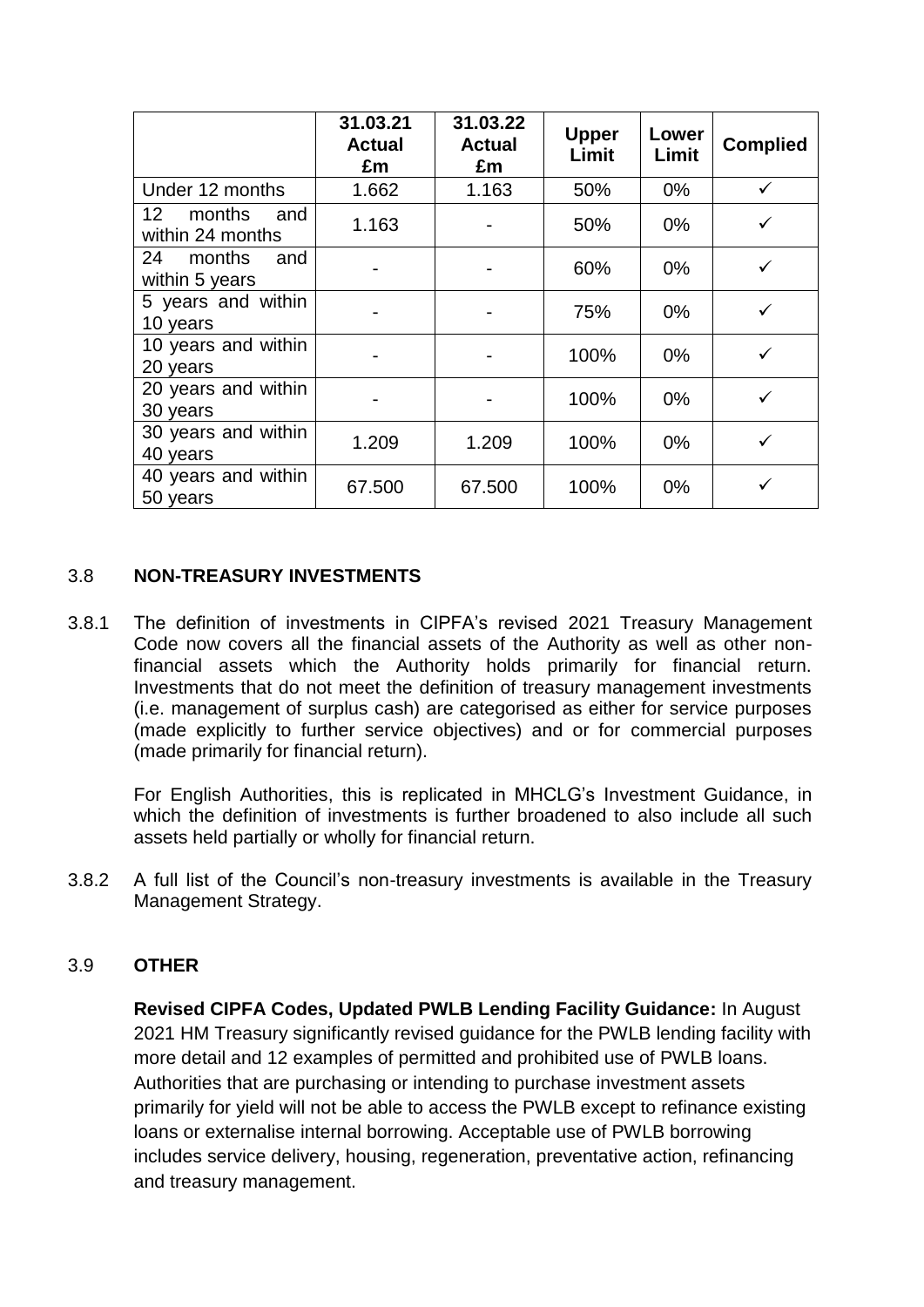CIPFA published its revised Prudential Code for Capital Finance and Treasury Management Code on 20<sup>th</sup> December 2021. The key changes in the two codes are around permitted reasons to borrow, knowledge and skills, and the management of non-treasury investments.

The principles of the Prudential Code took immediate effect although local authorities could defer introducing the revised reporting requirements until the 2023/24 financial year if they wish. To comply with the Prudential Code, authorities must not borrow to invest primarily for financial return. This Code also states that it is not prudent for local authorities to make investment or spending decision that will increase the CFR unless directly and primarily related to the functions of the authority. Existing commercial investments are not required to be sold; however, authorities with existing commercial investments who expect to need to borrow should review the options for exiting these investments.

Borrowing is permitted for cashflow management, interest rate risk management, to refinance current borrowing and to adjust levels of internal borrowing. Borrowing to refinance capital expenditure primarily related to the delivery of a local authority's function but where a financial return is also expected is allowed, provided that financial return is not the primary reason for the expenditure. The changes align the CIPFA Prudential Code with the PWLB lending rules.

Unlike the Prudential Code, there is no mention of the date of initial application in the Treasury Management Code. The TM Code now includes extensive additional requirements for service and commercial investments, far beyond those in the 2017 version.

**IFRS 16:** The implementation of the new IFRS 16 Leases accounting standard has been delayed for a further year until 2022-23. Authorities now have a 2 year optional delay to the implementation and can now choose to adopt the new standard on 1 April 2022, 1<sup>st</sup> April 2023 or 1<sup>st</sup> April 2024.

## **4. EQUALITIES IMPLICATIONS**

4.1 There are no equality implications directly arising from this report.

## **5. OTHER STATUTORY IMPLICATIONS**

5.1 This section of the report is used to highlight further specific statutory implications that are either not covered in the main body of the report or are required to be highlighted to ensure decision makers give them proper consideration. Examples of other implications include: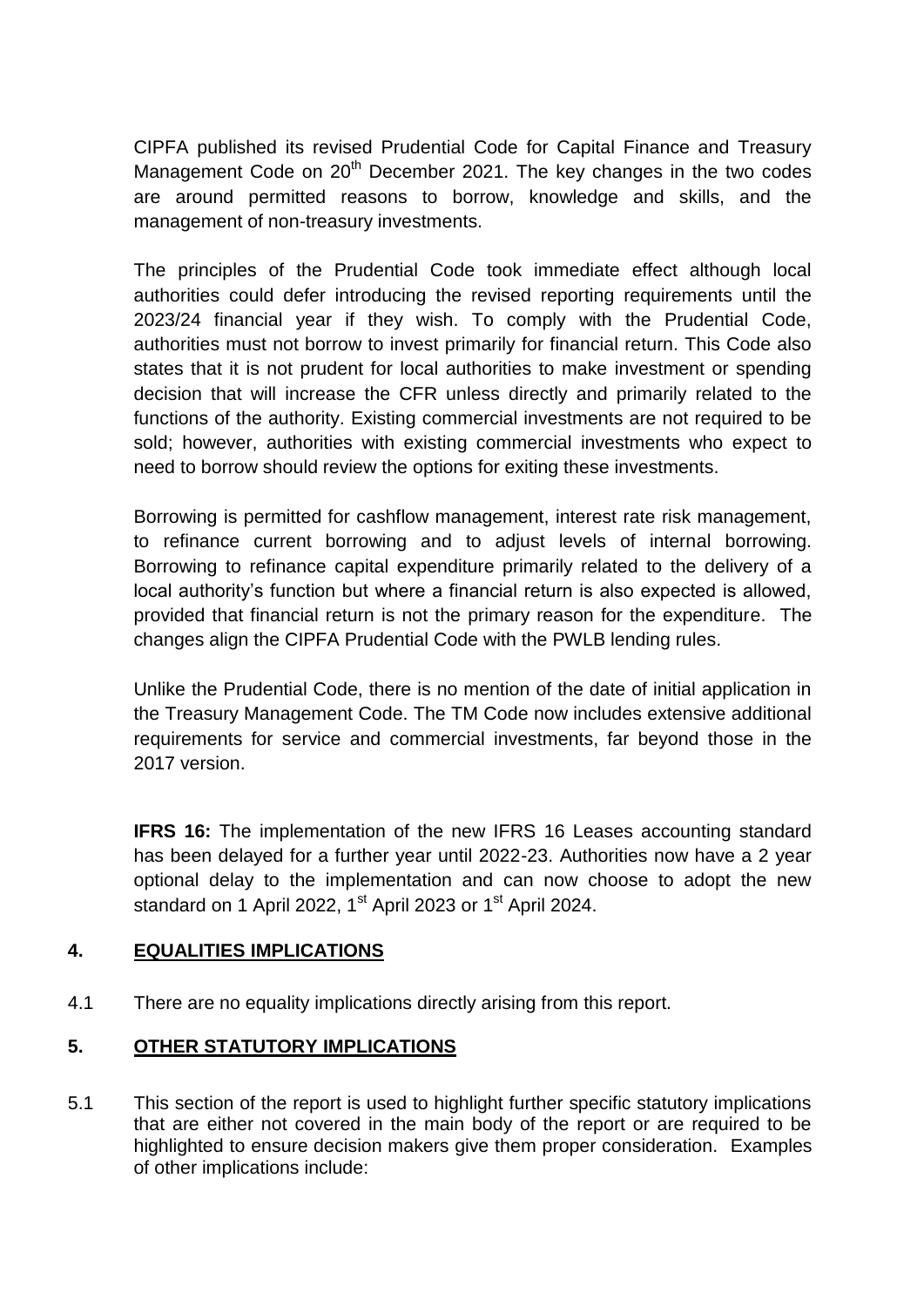- Best Value implications
- Consultations
- Environmental (including air quality)
- Risk management
- Crime Reduction
- Safeguarding
- Data protection/ Privacy Impact Assessment

#### **Best Value Implications**

The Treasury Management Strategy and Investment Strategy and the arrangements put in place to monitor them should ensure that the Council optimises the use of its monetary resources within the constraints placed on the Council by statute, appropriate management of risk and operational requirements.

Assessment of value for money is achieved through:

- Monitoring against benchmarks
- Operating within budget

#### **Risk Management**

There is inevitably a degree of risk inherent in all treasury activities.

The Investment Strategy identifies the risk associated with different classes of investment instruments and sets the parameters within which treasury activities can be undertaken and controls and processes appropriate for that risk.

Treasury operations are undertaken by nominated officers within the parameters prescribed by the Treasury Management Policy Statement as approved by Council.

The Council is ultimately responsible for risk management in relation to its treasury activities. However, in determining the risk and appropriate controls to put in place, the Council has obtained independent advice from Arlingclose who specialise in local authorities' treasury issues.

## **6. COMMENTS OF THE CHIEF FINANCIAL OFFICER**

- 6.1 This report provides an update on Treasury Management activities for the 2021- 22 financial year.
- 6.2 The Council held an investment portfolio of £273.9m at 31st March 2021. This portfolio earned an income only average rate of return of 0.89% and a total return on investments (including capital gains & losses) of 3.47%.
- 6.3 The Council's approach to investment activities includes the use of pooled fund investments to increase the level of investment income generated, in line with approvals given in the Treasury Management Strategy. The Council had a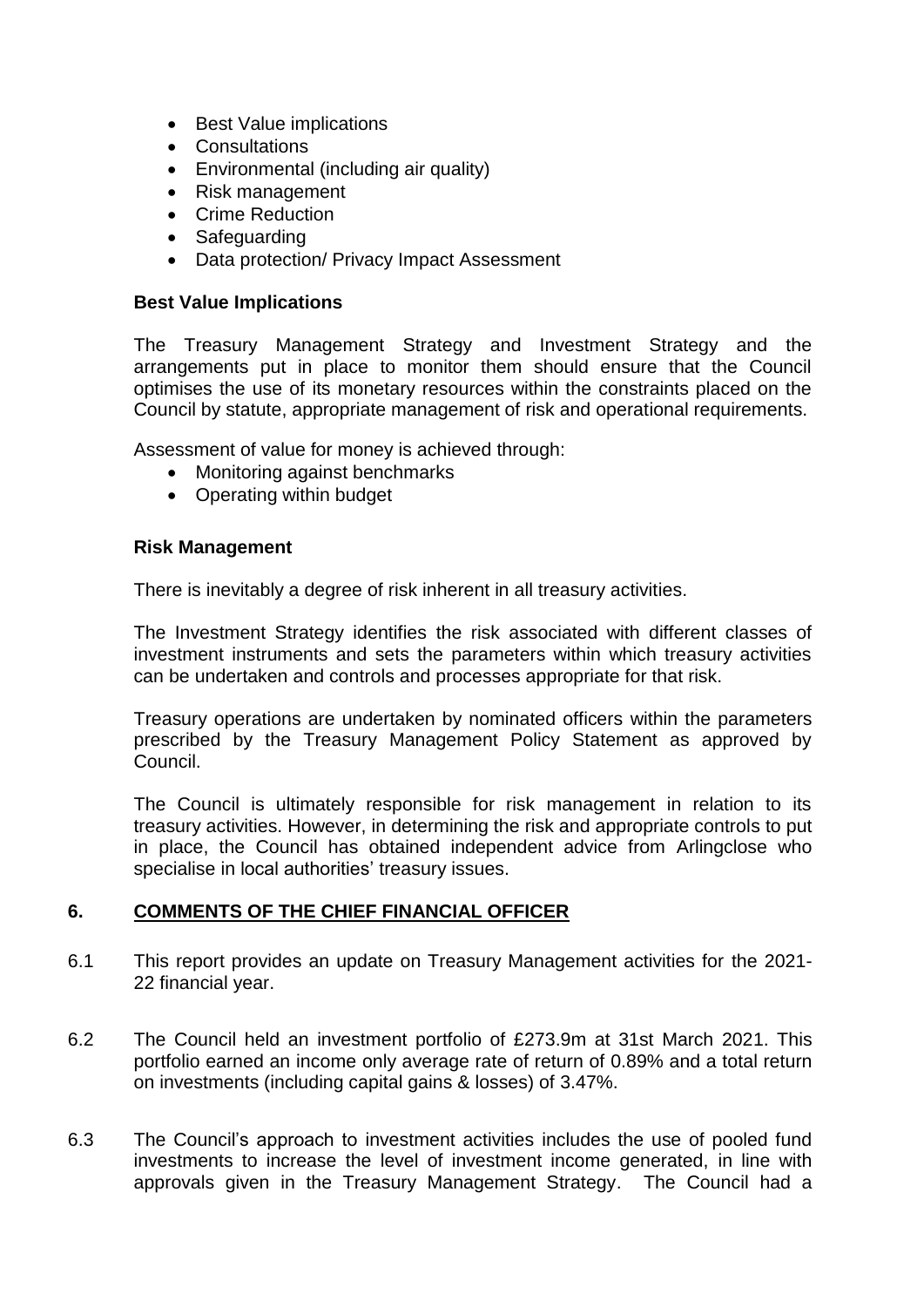revised investment income target of £2.3m for 2020-21 and generated investment income of £2.4m.

# **7. LEGAL COMMENTS**

- 7.1 The Local Government Act 2003 provides a framework for the capital finance of local authorities. It provides a power to borrow and imposes a duty on local authorities to determine an affordable borrowing limit. It provides a power to invest. Fundamental to the operation of the scheme is an understanding that authorities will have regard to proper accounting practices recommended by the Chartered Institute of Public Finance and Accountancy (CIPFA) in carrying out capital finance functions.
- 7.2 The Local Authorities (Capital Finance and Accounting) (England) Regulations 2003 require the Council to have regard to the CIPFA publication "Treasury Management in the Public Services: Code of Practice and Cross-Sectoral Guidance Notes" ("the Treasury Management Code") in carrying out capital finance functions under the Local Government Act 2003.
- 7.3 This noting report of the Corporate Director, Resources advises the Committee of the Council's borrowing and investment activities for the year ending  $31<sup>st</sup>$  March 2022 and is consistent with the key principles expressed in the Treasury Management Code. The Corporate Director, Resources has responsibility for overseeing the proper administration of the Council's financial affairs, as required by section 151 of the Local Government Act 1972 and is the appropriate officer to advise in relation to these matters.
- 7.4 When considering its approach to the treasury management matters set out in the report, the Council must have due regard to the need to eliminate unlawful conduct under the Equality Act 2010, the need to advance equality of opportunity and the need to foster good relations between persons who share a protected characteristic and those who don't (the public sector equality duty).

#### **APPENDICES**

Appendix 1 – Investments Outstanding at 31st March 2022

Appendix 2 – Glossary

**Local Government Act, 1972 Section 100D (As amended)**

#### **List of "Background Papers" used in the preparation of this report**

Arlingclose Ltd - Treasury Management Benchmarking Report and Quarter 4 2021-22 and Treasury Management Outturn Report Template

**Name and telephone number of holder and address where open to inspection** *Miriam Adams, x4248, Pensions & Treasury, Mulberry Place, 5 Clove Crescent, London E14 2BG*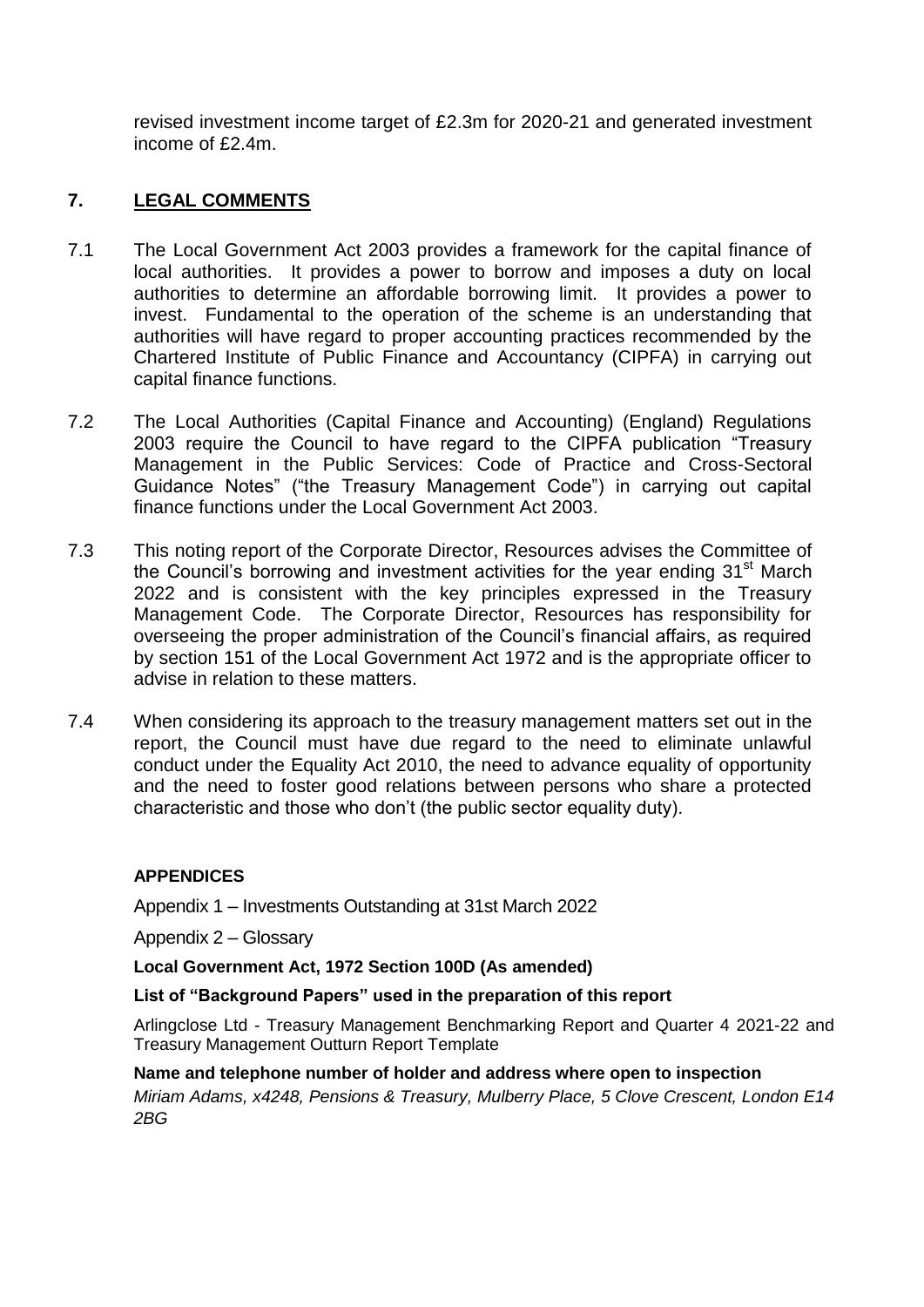#### **Time to Maturity Counterparty From Maturity Amount £m Rate Overnight** Aberdeen MMF **On a struck and a struck and a struck and a struck and a struck and a struck and a struck and a struck and a struck and a struck and a struck and a struck and a struck and a struck and a struck an** Aviva MMF **On demand** 16.600 Insight MMF On demand 25.000 BlackRock MMF On demand 20.900 Morgan Stanley MMF **Contract Contract Contract Contract Contract Contract Contract Contract Contract Contract Contract Contract Contract On demand 17.900** BNP Paribas MMF **DELA CONSTRUCTER CONSTRUCTER** On demand 7.800 CCLA MMF **On demand** 6.000 **SUB TOTAL 115.200 < 1 Month** Cambridgeshire County Council 24/04/2021 27/04/2022 10.000 0.18% Development Bank of Singapore 25/01/2022 24/04/2022 5.000 0.45% Landesbank Hessen-Thurigen Girozentrale 26/01/2022 26/04/2022 15.000 0.42% **SUB TOTAL 30.000**  $\overline{1 - 3}$ **Months** Santander **15.000**<br> **Months** Santander 15.000 Payden & Rygel Sterling Reserve Fund (POOLED) 10.000 Royal London Enhanced Cash Plus (POOLED) 10.000 Liverpool City Council 21/06/2021 21/06/2022 5.000 0.15% DMO 10/11/2021 10/05/2022 20.000 0.09% Development Bank of Singapore 000 07/02/2022 09/05/2022 10.000 0.63% Australia & New Zealand Banking Group | 07/02/2022 | 09/05/2022 | 15.000 | 0.55% Toronto Dominion Bank 18/03/2022 24/06/2022 15.000 0.93% **SUB TOTAL 100.000 3 - 6 Months** Plymouth City Council **1998** 107/07/2021 06/07/2022 5.000 0.10% **6 - 9 Moncaster Metropolitan Borough Council 13/11/2020 14/11/2022 5.000 0.60% SUB TOTAL 5.000 9 - 12 Liverpool City Council 2002 2003 106/01/2022 05/01/2023 10.000 0.31% SUB TOTAL 10.000 > 12 Months** CCLA Lamit Property Fund (POOLED) **12** 13.000 CCLA Diversified Income Fund (POOLED) 5.000 Payden Absolute Return Bond Fund (POOLED) 10.000 Columbia Threadneedle Global Equity Income Fund Z (POOLED) 3.000 Columbia Threadneedle Strategic Bond Fund Z (POOLED) 5.000 Columbia Threadneedle Sterling Short-Dated Columbia Threadheedie Sterling Short-Dated<br>Corporate Bond Fund (POOLED) 8.000 Investec Fund Series I Diversified Income (POOLED) 6.000 Schroder Income Maximiser Fund (POOLED) 3.000 M & G Global Dividend Fund (POOLED) 2.000 M & G Optimal Income Fund (POOLED) 2.000 M & G UK Income Distribution Fund (POOLED) 3.000 M & G Strategic Corporate Bond Fund (POOLED)  $\vert$  4.000 **SUB TOTAL 56.000 GRAND TOTAL 321.200**

# **Appendix 1: Investments Outstanding at 31st March 2022**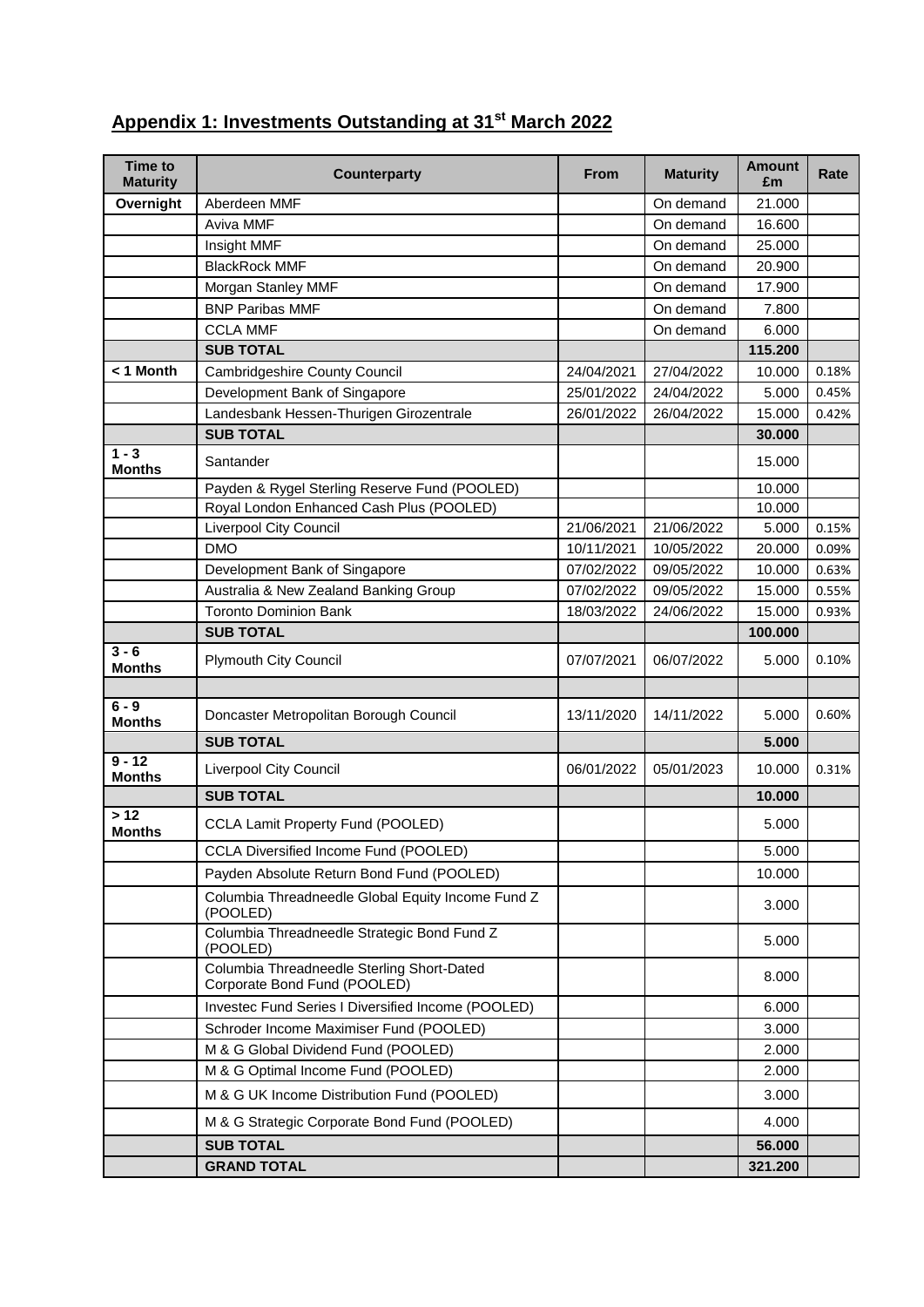# **Appendix 2: Glossary**

| Asset Life                         | How long an asset, e.g. a Council building is likely to last.         |  |  |
|------------------------------------|-----------------------------------------------------------------------|--|--|
| Bail-in                            | A bail-in is rescuing a financial institution on the brink of failure |  |  |
|                                    | by making its creditors and depositors take a loss on their           |  |  |
|                                    | holdings rather than the government or taxpayers                      |  |  |
| Bail-out                           | A bailout is a colloquial term for the provision of financial help    |  |  |
|                                    | to a corporation or country which otherwise would be on the           |  |  |
|                                    | brink of failure or bankruptcy.                                       |  |  |
| <b>Borrowing Portfolio</b>         | A list of loans held by the Council.                                  |  |  |
| <b>Borrowing Requirements</b>      | The principal amount the Council requires to borrow to finance        |  |  |
|                                    | capital expenditure and loan redemptions.                             |  |  |
| direction<br>Capitalisation<br>or  | Approval from central government to fund certain specified            |  |  |
| regulations                        | types of revenue expenditure from capital resources.                  |  |  |
| CIPFA Code<br>Practice<br>of<br>on | A professional code of Practice which regulates treasury              |  |  |
| <b>Treasury Management</b>         | management activities.                                                |  |  |
| Capital Financing Requirement      | Capital Financing Requirement- a measure of the Council's             |  |  |
| (CFR)                              | underlying need to borrow to fund capital expenditure.                |  |  |
| <b>Certificates of Deposits</b>    | A certificate of deposit (CD) is a time deposit, a financial          |  |  |
|                                    | product. CDs are similar to savings accounts in that they are         |  |  |
|                                    | insured and thus virtually risk free; they are "money in the          |  |  |
|                                    | bank." They are different from savings accounts in that the CD        |  |  |
|                                    | has a specific, fixed term (often monthly, three months, six          |  |  |
|                                    | months, or one to five years) and, usually, a fixed interest rate.    |  |  |
|                                    | It is intended that the CD be held until maturity, at which time      |  |  |
|                                    | the money may be withdrawn together with the accrued                  |  |  |
|                                    | interest.                                                             |  |  |
| Commercial paper                   | Commercial paper is a money-market security issued (sold) by          |  |  |
|                                    | large corporations to obtain funds to meet short-term debt            |  |  |
|                                    | obligations (for example, payroll), and is backed only by an          |  |  |
|                                    | issuing bank or corporation's promise to pay the face amount          |  |  |
|                                    | on the maturity date specified on the note. Since it is not           |  |  |
|                                    | backed by collateral, only firms with excellent credit ratings        |  |  |
|                                    | from a recognized credit rating agency will be able to sell their     |  |  |
|                                    | commercial paper at a reasonable price. Commercial paper is           |  |  |
|                                    | usually sold at a discount from face value, and carries higher        |  |  |
|                                    | interest repayment rates than bonds                                   |  |  |
| Counterparties                     | Organisations or Institutions the Council lends money to e.g.         |  |  |
|                                    | Banks; Local Authorities and MMF.                                     |  |  |
| Corporate bonds                    | A corporate bond is a bond issued by a corporation. It is a           |  |  |
|                                    | bond that a corporation issues to raise money effectively in          |  |  |
|                                    | order to expand its business. The term is usually applied to          |  |  |
|                                    | longer-term debt instruments, generally with a maturity date          |  |  |
|                                    | falling at least a year after their issue date.                       |  |  |
| Covered bonds                      | A covered bond is a corporate bond with one important                 |  |  |
|                                    |                                                                       |  |  |
|                                    | enhancement: recourse to a pool of assets that secures or             |  |  |
|                                    | "covers" the bond if the originator (usually a financial              |  |  |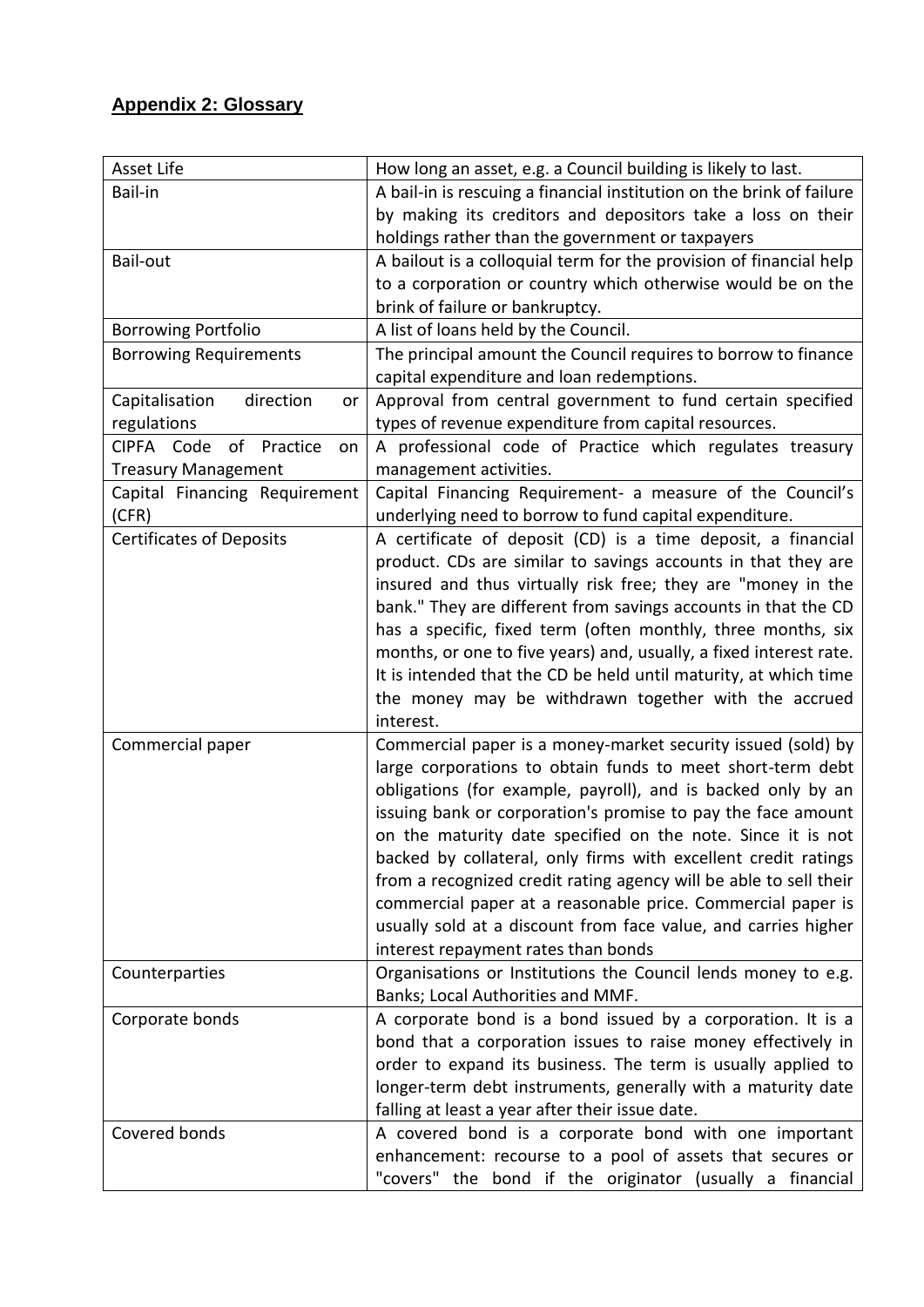| credit cover; they do not have any bearing on the contractual<br>cash flow to the investor, as is the case with Securitized assets.<br>Consumer Prices Index & Retail<br>The main inflation rate used in the UK is the CPI. The<br>Prices Index (CPI & RPI)<br>Chancellor of the Exchequer bases the UK inflation target on<br>the CPI. The CPI inflation target is set at 2%. The CPI differs<br>from the RPI in that CPI excludes housing costs. Also used is<br>RPIX, which is a variation of RPI, one that removes mortgage<br>interest payments.<br>Credit Default Swap (CDS)<br>A kind of protection that can be purchased by MMF companies<br>from insurance companies (for their investment) in exchange<br>for a payoff if the organisation they have invested in does not<br>repay the loan i.e. they default.<br>Variety of special programs offered by credit rating agencies<br>Credit watch |
|-----------------------------------------------------------------------------------------------------------------------------------------------------------------------------------------------------------------------------------------------------------------------------------------------------------------------------------------------------------------------------------------------------------------------------------------------------------------------------------------------------------------------------------------------------------------------------------------------------------------------------------------------------------------------------------------------------------------------------------------------------------------------------------------------------------------------------------------------------------------------------------------------------------|
|                                                                                                                                                                                                                                                                                                                                                                                                                                                                                                                                                                                                                                                                                                                                                                                                                                                                                                           |
|                                                                                                                                                                                                                                                                                                                                                                                                                                                                                                                                                                                                                                                                                                                                                                                                                                                                                                           |
|                                                                                                                                                                                                                                                                                                                                                                                                                                                                                                                                                                                                                                                                                                                                                                                                                                                                                                           |
|                                                                                                                                                                                                                                                                                                                                                                                                                                                                                                                                                                                                                                                                                                                                                                                                                                                                                                           |
|                                                                                                                                                                                                                                                                                                                                                                                                                                                                                                                                                                                                                                                                                                                                                                                                                                                                                                           |
|                                                                                                                                                                                                                                                                                                                                                                                                                                                                                                                                                                                                                                                                                                                                                                                                                                                                                                           |
|                                                                                                                                                                                                                                                                                                                                                                                                                                                                                                                                                                                                                                                                                                                                                                                                                                                                                                           |
|                                                                                                                                                                                                                                                                                                                                                                                                                                                                                                                                                                                                                                                                                                                                                                                                                                                                                                           |
|                                                                                                                                                                                                                                                                                                                                                                                                                                                                                                                                                                                                                                                                                                                                                                                                                                                                                                           |
|                                                                                                                                                                                                                                                                                                                                                                                                                                                                                                                                                                                                                                                                                                                                                                                                                                                                                                           |
|                                                                                                                                                                                                                                                                                                                                                                                                                                                                                                                                                                                                                                                                                                                                                                                                                                                                                                           |
|                                                                                                                                                                                                                                                                                                                                                                                                                                                                                                                                                                                                                                                                                                                                                                                                                                                                                                           |
|                                                                                                                                                                                                                                                                                                                                                                                                                                                                                                                                                                                                                                                                                                                                                                                                                                                                                                           |
| and financial institutions to monitor organisation/individual's                                                                                                                                                                                                                                                                                                                                                                                                                                                                                                                                                                                                                                                                                                                                                                                                                                           |
| (e.g. bank) credit report for any credit related changes. A credit                                                                                                                                                                                                                                                                                                                                                                                                                                                                                                                                                                                                                                                                                                                                                                                                                                        |
| watch allows the organisation/individuals to act on any red                                                                                                                                                                                                                                                                                                                                                                                                                                                                                                                                                                                                                                                                                                                                                                                                                                               |
| flags before they can have a detrimental effect on credit                                                                                                                                                                                                                                                                                                                                                                                                                                                                                                                                                                                                                                                                                                                                                                                                                                                 |
| score/history.                                                                                                                                                                                                                                                                                                                                                                                                                                                                                                                                                                                                                                                                                                                                                                                                                                                                                            |
| Methods of Financing such as finance leasing<br><b>Credit Arrangements</b>                                                                                                                                                                                                                                                                                                                                                                                                                                                                                                                                                                                                                                                                                                                                                                                                                                |
| A scoring system issued by credit rating agencies such as Fitch,<br><b>Credit Ratings</b>                                                                                                                                                                                                                                                                                                                                                                                                                                                                                                                                                                                                                                                                                                                                                                                                                 |
| Moody's and Standard & Poors that indicate the financial                                                                                                                                                                                                                                                                                                                                                                                                                                                                                                                                                                                                                                                                                                                                                                                                                                                  |
| strength and other factors of a bank or similar                                                                                                                                                                                                                                                                                                                                                                                                                                                                                                                                                                                                                                                                                                                                                                                                                                                           |
| Institution.                                                                                                                                                                                                                                                                                                                                                                                                                                                                                                                                                                                                                                                                                                                                                                                                                                                                                              |
| Office<br>The DMO is an agency of the HM Treasury which is responsible<br>Debt<br>Management                                                                                                                                                                                                                                                                                                                                                                                                                                                                                                                                                                                                                                                                                                                                                                                                              |
| for carrying out the Government's Debt Management Policy.<br>(DMO)                                                                                                                                                                                                                                                                                                                                                                                                                                                                                                                                                                                                                                                                                                                                                                                                                                        |
| The refinancing of loans at different terms and rates to the<br>Debt Rescheduling                                                                                                                                                                                                                                                                                                                                                                                                                                                                                                                                                                                                                                                                                                                                                                                                                         |
| original loan.                                                                                                                                                                                                                                                                                                                                                                                                                                                                                                                                                                                                                                                                                                                                                                                                                                                                                            |
| The spread of the cost of an asset over its useful life.<br><b>Depreciation Method</b>                                                                                                                                                                                                                                                                                                                                                                                                                                                                                                                                                                                                                                                                                                                                                                                                                    |
| Gilt<br>Gilt-edged securities are bonds issued by certain national                                                                                                                                                                                                                                                                                                                                                                                                                                                                                                                                                                                                                                                                                                                                                                                                                                        |
| governments. The term is of British origin, and originally                                                                                                                                                                                                                                                                                                                                                                                                                                                                                                                                                                                                                                                                                                                                                                                                                                                |
| referred to the debt securities issued by the Bank of England,                                                                                                                                                                                                                                                                                                                                                                                                                                                                                                                                                                                                                                                                                                                                                                                                                                            |
| which had a gilt (or gilded) edge. Hence, they are known as                                                                                                                                                                                                                                                                                                                                                                                                                                                                                                                                                                                                                                                                                                                                                                                                                                               |
| gilt-edged securities, or gilts for short. Today the term is used                                                                                                                                                                                                                                                                                                                                                                                                                                                                                                                                                                                                                                                                                                                                                                                                                                         |
| in the United Kingdom as well as some Commonwealth                                                                                                                                                                                                                                                                                                                                                                                                                                                                                                                                                                                                                                                                                                                                                                                                                                                        |
| nations, such as South Africa and India. However, when                                                                                                                                                                                                                                                                                                                                                                                                                                                                                                                                                                                                                                                                                                                                                                                                                                                    |
| reference is made to "gilts", what is generally meant is "UK                                                                                                                                                                                                                                                                                                                                                                                                                                                                                                                                                                                                                                                                                                                                                                                                                                              |
| gilts," unless otherwise specified.                                                                                                                                                                                                                                                                                                                                                                                                                                                                                                                                                                                                                                                                                                                                                                                                                                                                       |
| A measure of the proportion of money invested and what<br>Interest Rate exposures                                                                                                                                                                                                                                                                                                                                                                                                                                                                                                                                                                                                                                                                                                                                                                                                                         |
| impact movements in the financial markets would have on                                                                                                                                                                                                                                                                                                                                                                                                                                                                                                                                                                                                                                                                                                                                                                                                                                                   |
| them.                                                                                                                                                                                                                                                                                                                                                                                                                                                                                                                                                                                                                                                                                                                                                                                                                                                                                                     |
| is an intergovernmental organisation which states its aims as<br>International<br>The<br>Monetary                                                                                                                                                                                                                                                                                                                                                                                                                                                                                                                                                                                                                                                                                                                                                                                                         |
| Fund (IMF)<br>to foster global monetary cooperation, secure financial                                                                                                                                                                                                                                                                                                                                                                                                                                                                                                                                                                                                                                                                                                                                                                                                                                     |
| facilitate<br>international<br>stability,<br>trade,<br>promote<br>high                                                                                                                                                                                                                                                                                                                                                                                                                                                                                                                                                                                                                                                                                                                                                                                                                                    |
| employment and sustainable economic growth, and reduce                                                                                                                                                                                                                                                                                                                                                                                                                                                                                                                                                                                                                                                                                                                                                                                                                                                    |
| poverty around the world.                                                                                                                                                                                                                                                                                                                                                                                                                                                                                                                                                                                                                                                                                                                                                                                                                                                                                 |
| An investment that has had a reduction in value to reflect<br>Impaired investment                                                                                                                                                                                                                                                                                                                                                                                                                                                                                                                                                                                                                                                                                                                                                                                                                         |